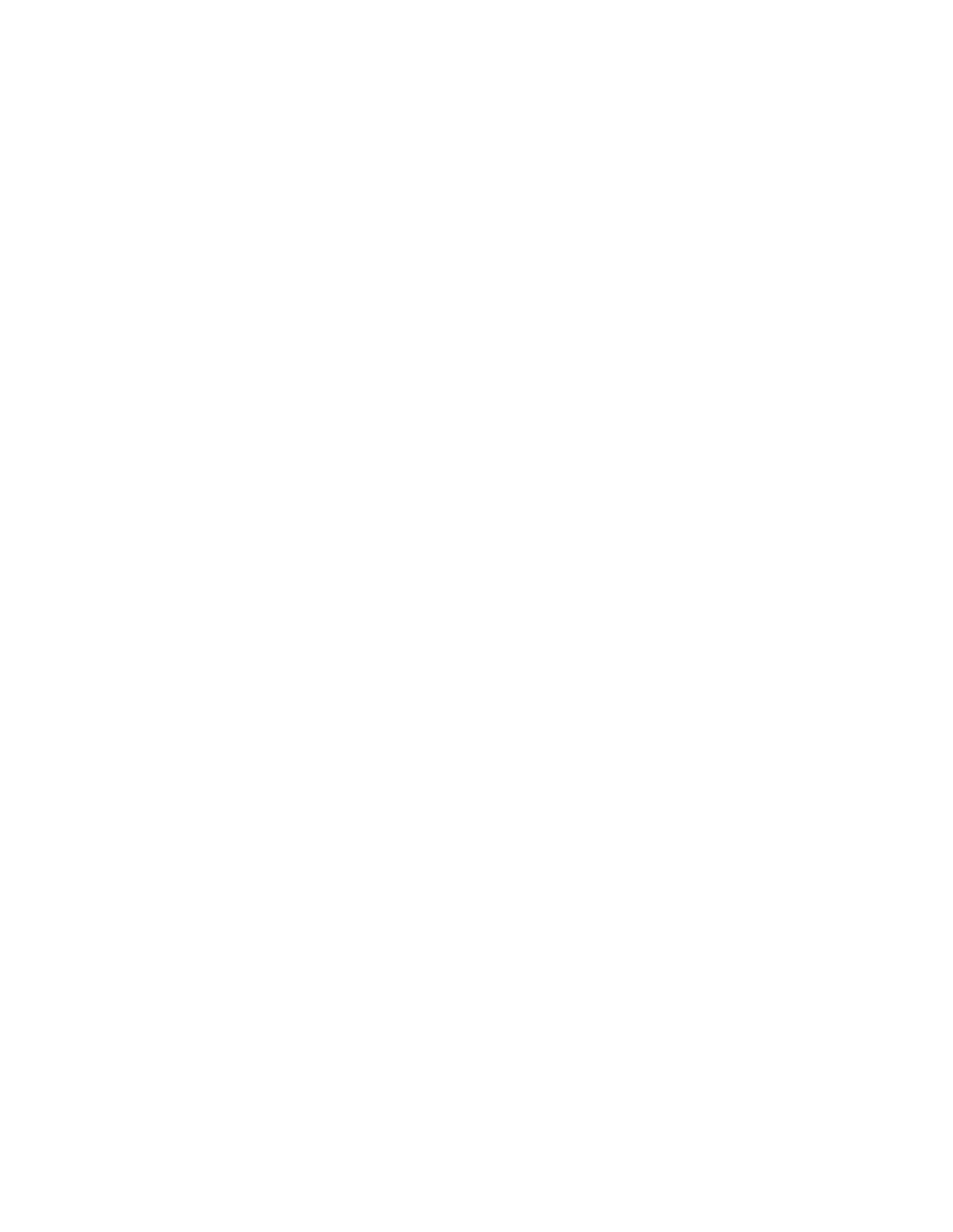# **PYFORMS GUI**

| 1           | <b>Overview</b>                  | 3              |
|-------------|----------------------------------|----------------|
|             | 1.1<br>1.2<br>1.3                | 3<br>3<br>3    |
| 2           | Install & configure              | 5              |
| $3^{\circ}$ | <b>First application</b>         | 7              |
|             | 3.1                              | $\overline{7}$ |
| 4           | The basics                       | 11             |
|             | 4.1<br>4.1.1<br>4.1.2            | 11<br>11<br>11 |
|             | 4.2<br>4.2.1                     | 12<br>12       |
|             | 4.2.2.                           | 12             |
|             | 4.3                              | 13             |
|             | 4.4                              | 14             |
|             | 4.5<br>4.6                       | 15             |
|             | 4.6.1                            | 17<br>17       |
|             | 4.6.2                            | 17             |
| 5           | <b>Multiple windows</b>          | 21             |
|             | 5.1                              | 21             |
|             | 5.1.1                            | 21             |
|             | 5.1.2                            | 22             |
|             | 5.1.3                            | 23             |
|             | 5.2                              | 24<br>25       |
|             | 5.3                              |                |
| 6           | 27<br><b>Mdi Applications</b>    |                |
| 7           | <b>Style and layout with CSS</b> | 29             |
| 8           | Python<br>8.1<br>8.1.1           | 31<br>31<br>31 |
|             | 8.1.2                            | 31             |
|             | 8.2<br>Controls                  | 31             |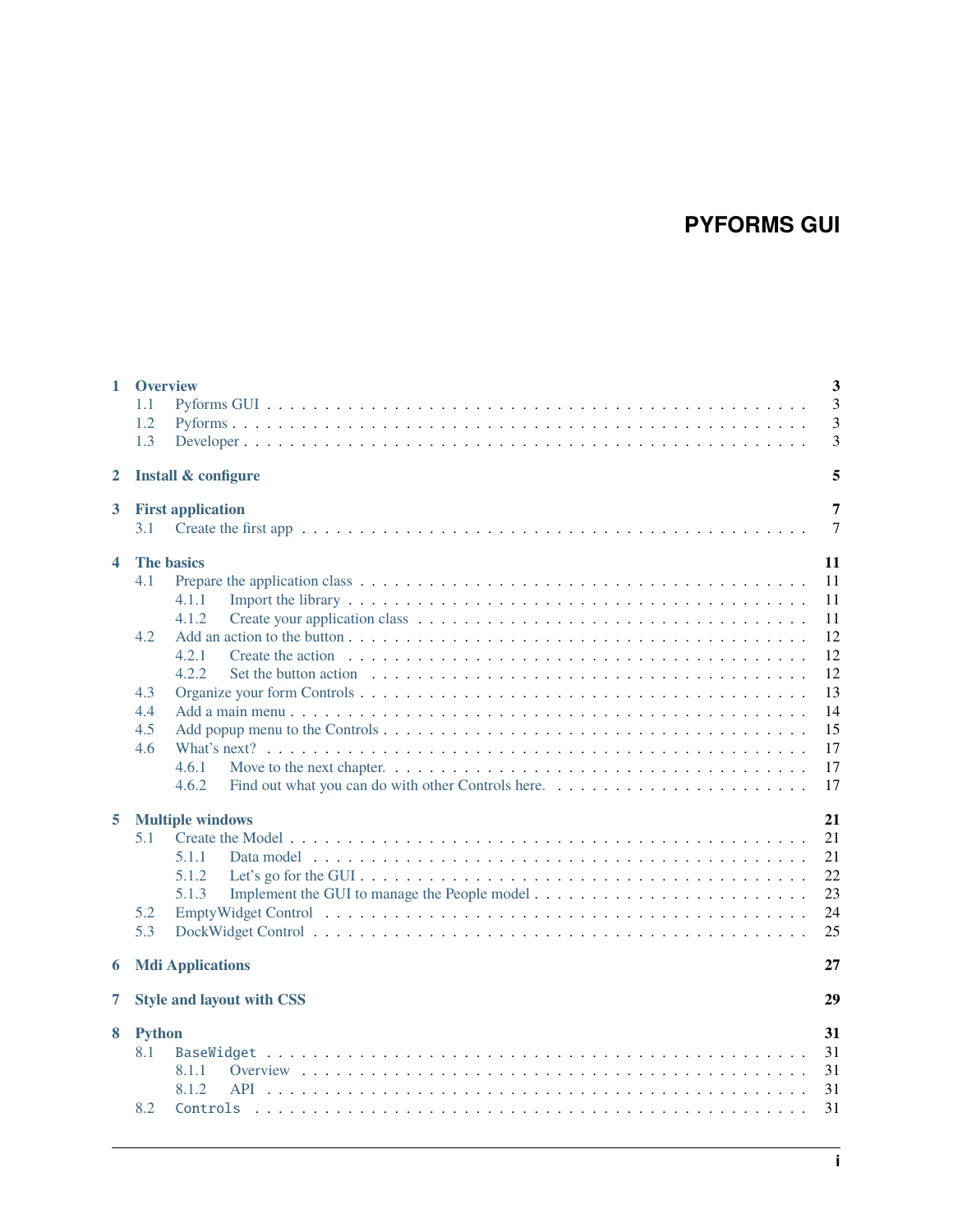|   | <b>Index</b> |                            |                     | 39 |
|---|--------------|----------------------------|---------------------|----|
|   |              | <b>Python Module Index</b> |                     | 37 |
| 9 |              | <b>Indices and tables</b>  |                     | 35 |
|   |              | 8.3.3                      |                     | 34 |
|   |              | 8.3.2                      |                     | 34 |
|   |              | 8.3.1                      |                     | 34 |
|   | 8.3          |                            |                     | 34 |
|   |              | 8.2.34                     |                     | 34 |
|   |              | 8.2.33                     |                     | 33 |
|   |              | 8.2.32                     |                     | 33 |
|   |              | 8.2.31                     | ControlVisVisVolume | 33 |
|   |              | 8.2.30                     |                     | 33 |
|   |              | 8.2.29                     |                     | 33 |
|   |              | 8.2.28                     |                     | 33 |
|   |              | 8.2.27                     |                     | 33 |
|   |              | 8.2.26                     |                     | 33 |
|   |              | 8.2.25                     |                     | 33 |
|   |              | 8.2.24                     |                     | 33 |
|   |              | 8.2.23                     |                     | 33 |
|   |              | 8.2.22                     |                     | 33 |
|   |              | 8.2.21                     |                     | 33 |
|   |              | 8.2.20                     |                     | 33 |
|   |              | 8.2.19                     |                     | 32 |
|   |              | 8.2.18                     |                     | 32 |
|   |              | 8.2.17                     |                     | 32 |
|   |              | 8.2.16                     |                     | 32 |
|   |              | 8.2.15                     |                     | 32 |
|   |              | 8.2.14                     |                     | 32 |
|   |              | 8.2.13                     |                     | 32 |
|   |              | 8.2.12                     |                     | 32 |
|   |              | 8.2.11                     |                     | 32 |
|   |              | 8.2.10                     |                     | 32 |
|   |              | 8.2.9                      |                     | 32 |
|   |              | 8.2.8                      |                     | 32 |
|   |              | 8.2.7                      |                     | 32 |
|   |              | 8.2.6                      |                     | 31 |
|   |              | 8.2.5                      |                     | 31 |
|   |              | 8.2.4                      |                     | 31 |
|   |              | 8.2.3                      |                     | 31 |
|   |              | 8.2.2                      |                     | 31 |
|   |              | 8.2.1                      |                     | 31 |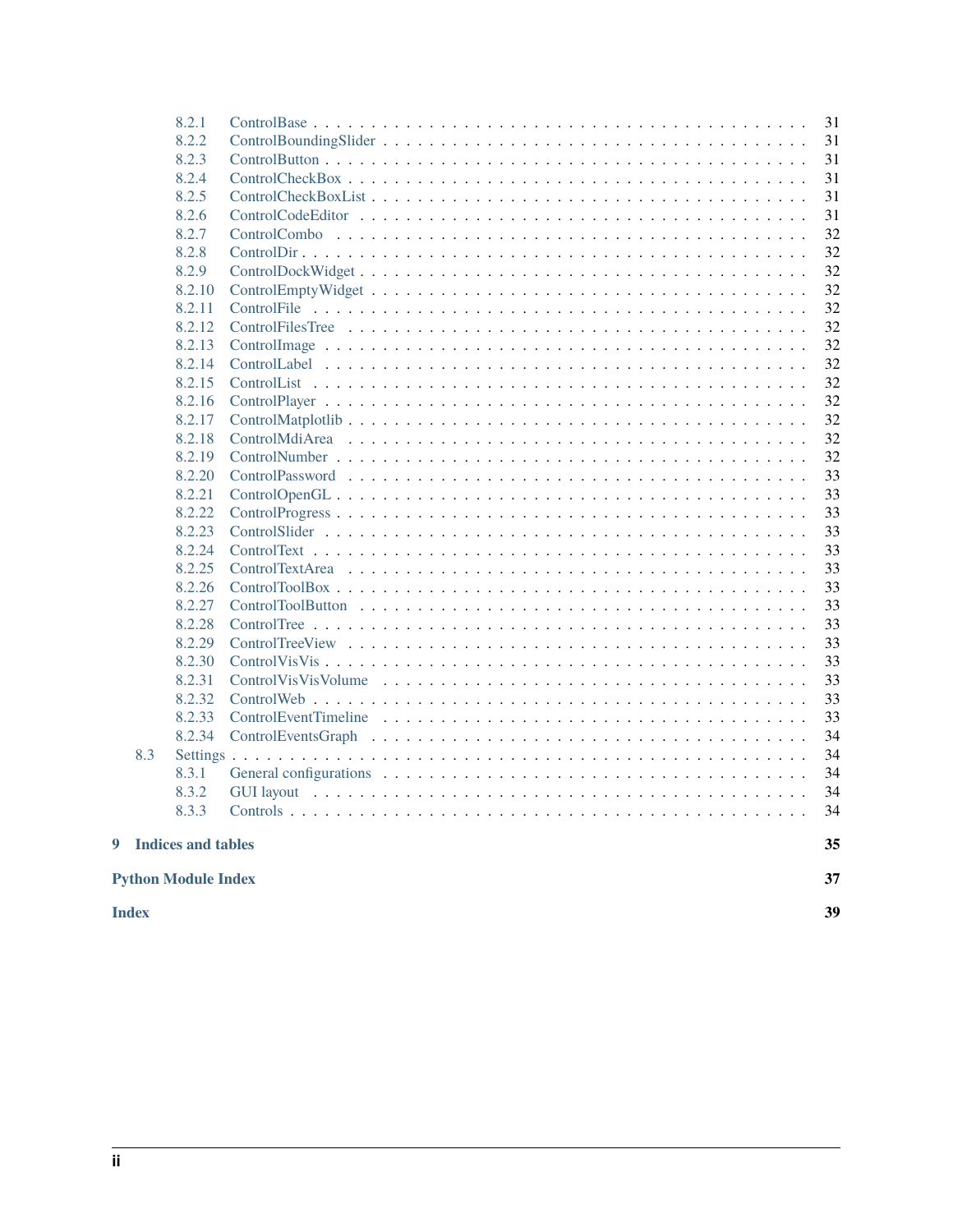**Pyforms GUI** is Python 3 framework to allow pyforms applications to execute in Windows GUI mode.

The framework aims the boost the development productivity by providing an API in Python to allow the execution of applications developed for GUI and Web mode in terminal mode.

|  | Source code https://github.com/UmSenhorQualquer/pyforms-gui |  |  |  |
|--|-------------------------------------------------------------|--|--|--|
|--|-------------------------------------------------------------|--|--|--|

| Computer vision algorithm example    |   | ×         |
|--------------------------------------|---|-----------|
| Video<br>Open<br>Results output file |   |           |
| Threshold                            |   |           |
| Minimum blob size                    | 0 | Run       |
|                                      |   |           |
|                                      |   |           |
|                                      |   |           |
|                                      |   |           |
|                                      |   |           |
| ×.<br>O                              |   | 00:00:000 |

**Note:** This framework is a software layer part of the Pyforms framework.

**Pyforms** <https://pyforms.readthedocs.io>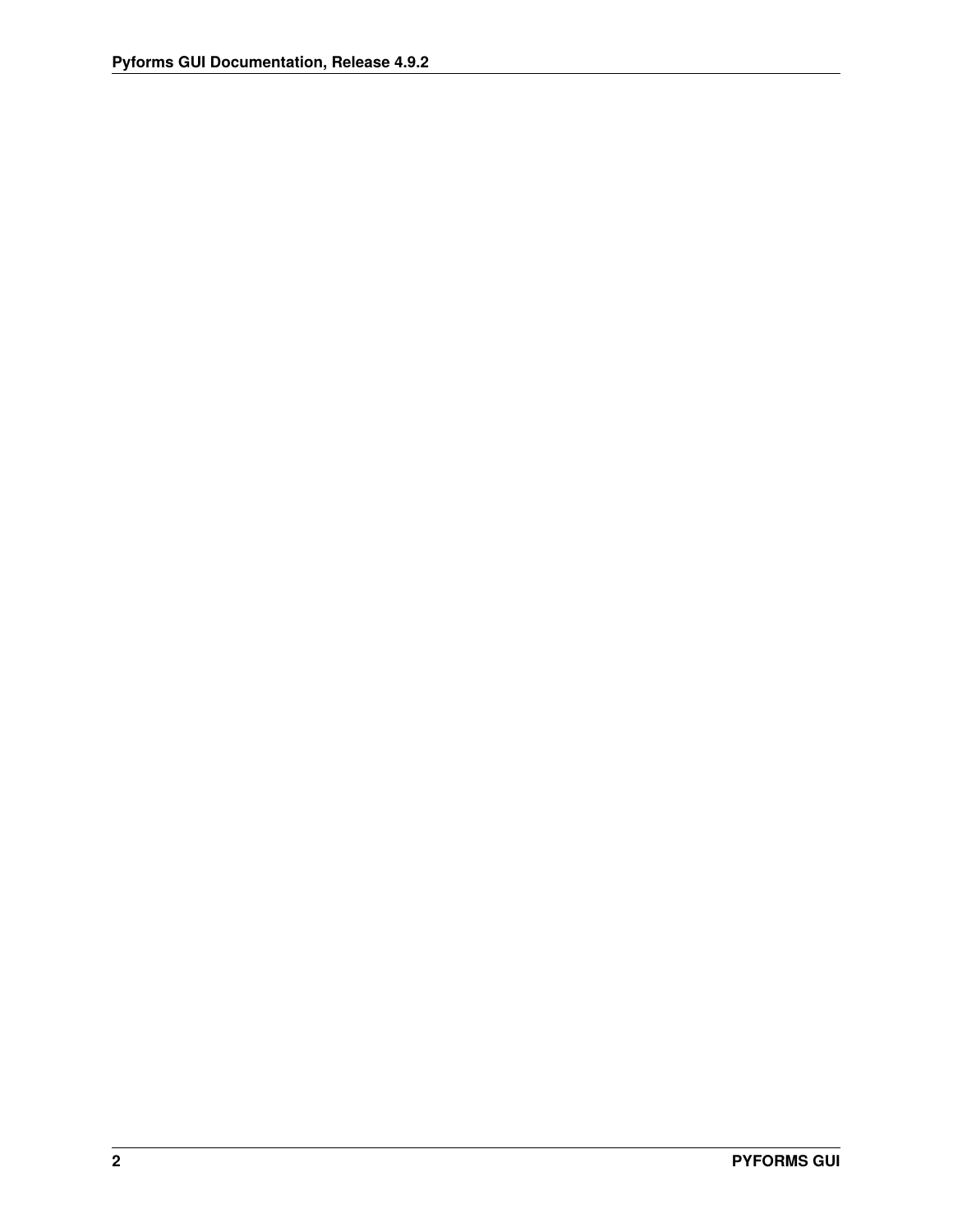# **ONE**

# **OVERVIEW**

# <span id="page-6-1"></span><span id="page-6-0"></span>**1.1 Pyforms GUI**



Pyforms GUI is part the Pyforms framework. It implements a software layer that handles the execution of pyforms applications in Windows GUI mode.

# <span id="page-6-2"></span>**1.2 Pyforms**



[Pyforms](http://pyforms.readthedocs.io/) is a Python 3 framework to develop applications capable of executing in 3 diferent environments, Desktop GUI, Terminal and Web.

# <span id="page-6-3"></span>**1.3 Developer**

| Ricardo | Champalimaud Scientific Software Platform  |
|---------|--------------------------------------------|
| Ribeiro | ricardo.ribeiro@research.fchampalimaud.org |
|         | ricardojvr@gmail.com                       |

**Note:** Please **star** the project at the [Github repository](https://github.com/UmSenhorQualquer/pyforms-terminal/) to support the project.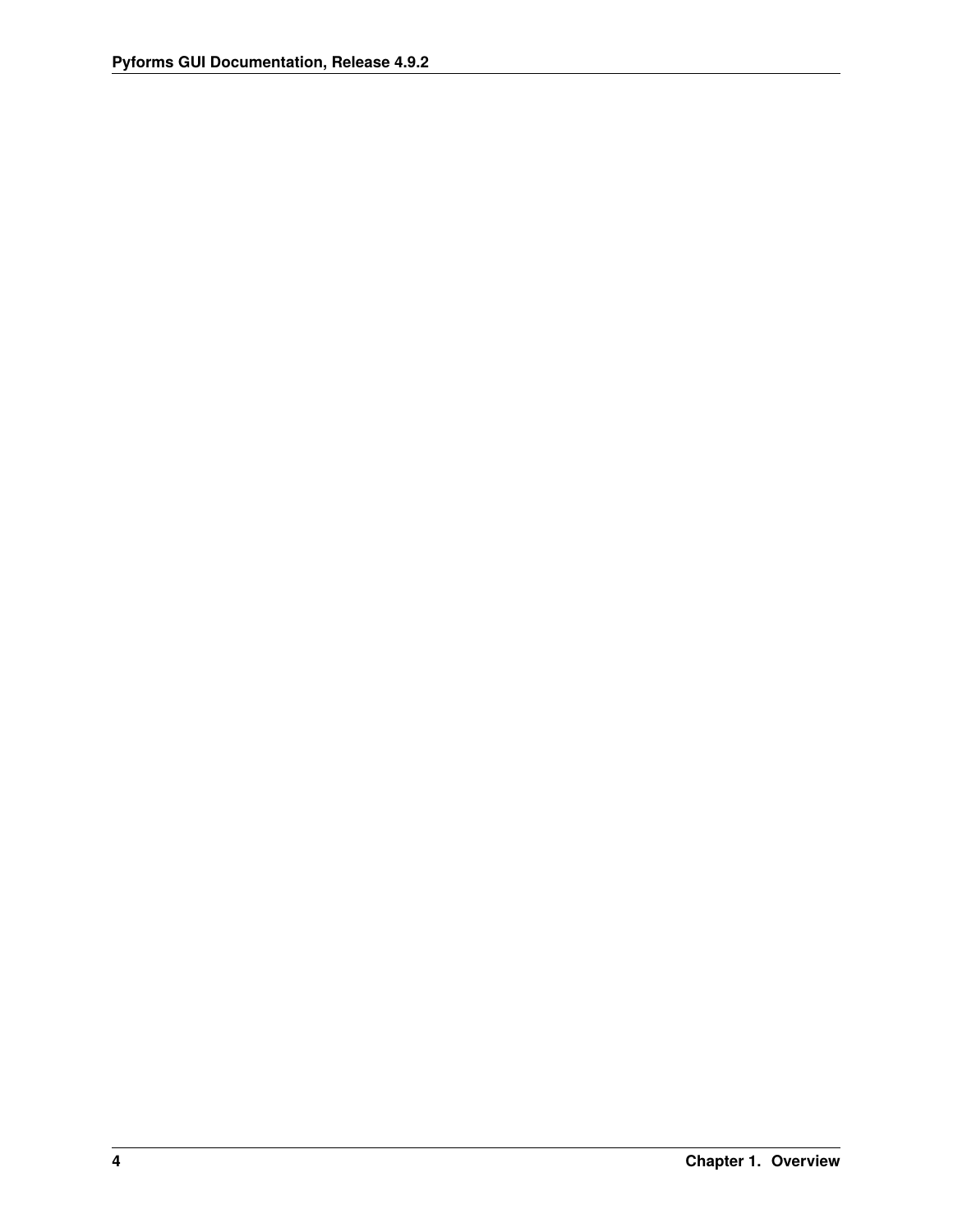**TWO**

# **INSTALL & CONFIGURE**

<span id="page-8-0"></span>• Install Pyforms using **pip**.

pip install pyforms-gui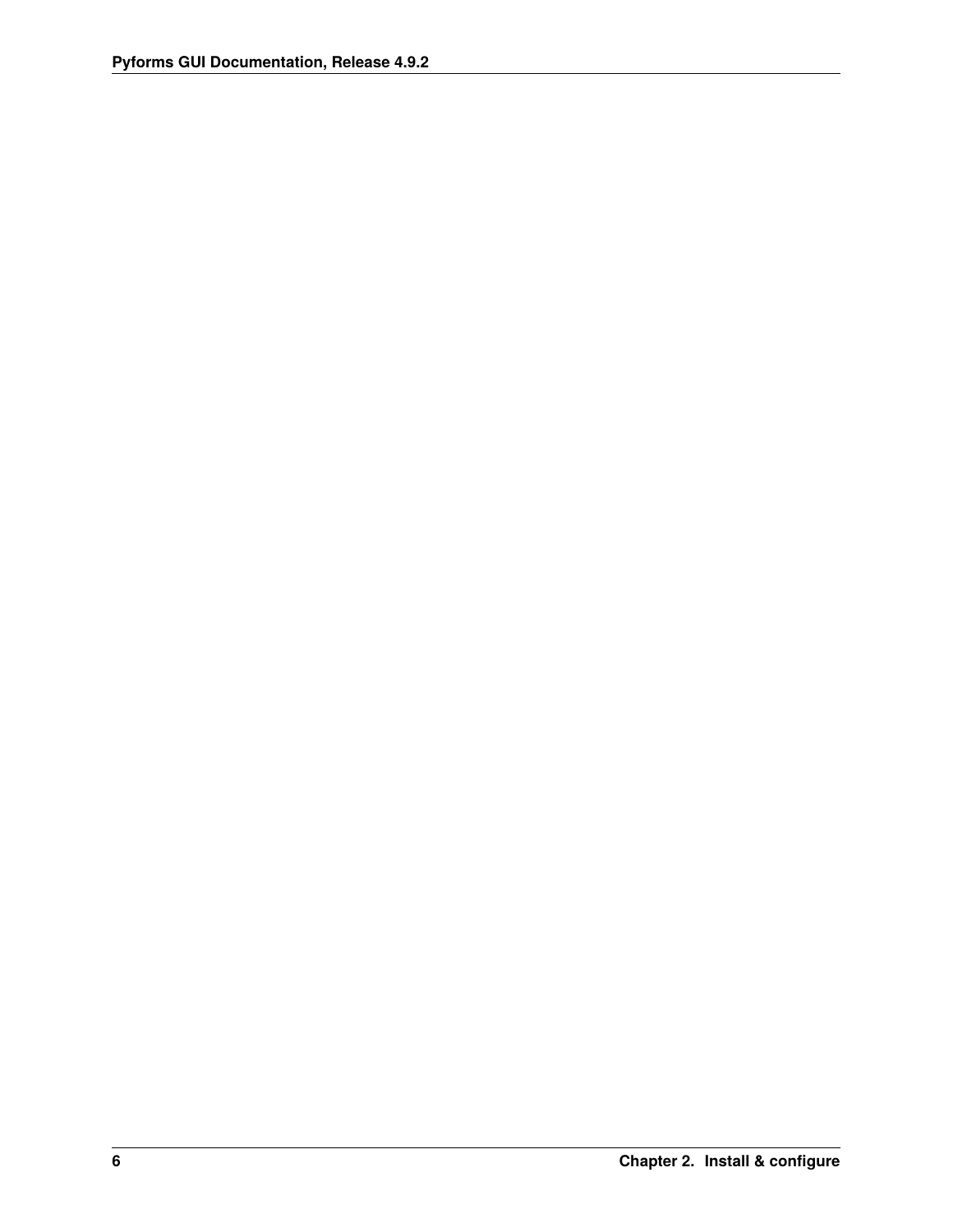### **THREE**

# **FIRST APPLICATION**

<span id="page-10-0"></span>**Note:** More documentation to read about this example at:

- pyforms\_gui.basewidget.BaseWidget
- pyforms\_gui.controls.control\_base.ControlBase

Here it is shown how to create the first pyforms app.

# <span id="page-10-1"></span>**3.1 Create the first app**

Create the file **example.py** and add the next code to it.

```
from pyforms.basewidget import BaseWidget
from pyforms.controls import ControlFile
from pyforms.controls import ControlText
from pyforms.controls import ControlSlider
from pyforms.controls import ControlPlayer
from pyforms.controls import ControlButton
class ComputerVisionAlgorithm(BaseWidget):
   def __init__(self, *args, **kwargs):
       super().__init__('Computer vision algorithm example')
       #Definition of the forms fields
       self._videofile = ControlFile('Video')
       self._outputfile = ControlText('Results output file')
       self._threshold = ControlSlider('Threshold', default=114, minimum=0,.
\rightarrowmaximum=255)
       self._blobsize = ControlSlider('Minimum blob size', default=110,.
˓→minimum=100, maximum=2000)
       self._player = ControlPlayer('Player')
       self.runbutton = Controller("Run')#Define the function that will be called when a file is selected
       self._videofile.changed_event = self.__videoFileSelectionEvent
       #Define the event that will be called when the run button is processed
       self._runbutton.value = self.__runEvent
```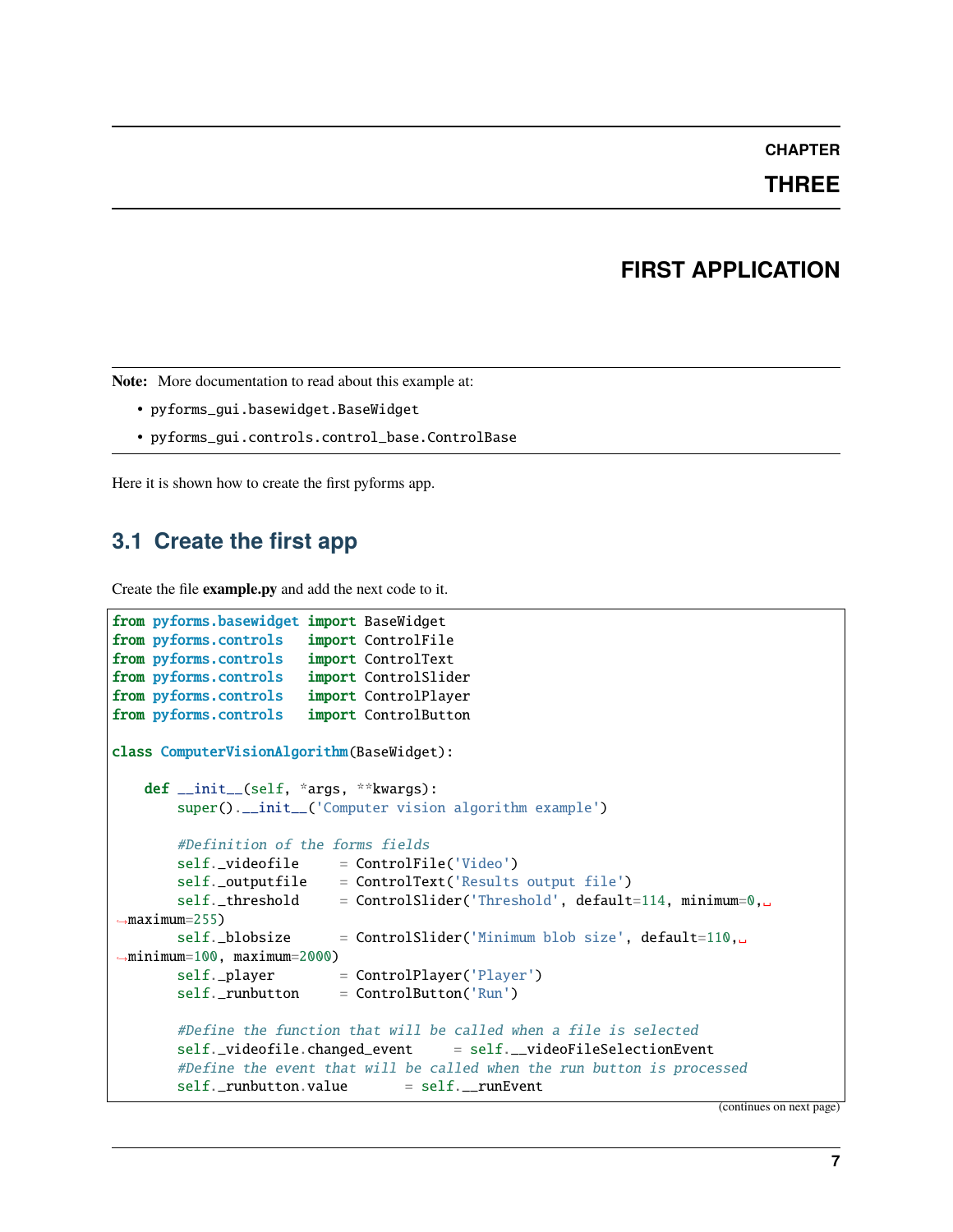```
(continued from previous page)
```

```
#Define the event called before showing the image in the player
        self._player.process_frame_event = self.__process_frame
        #Define the organization of the Form Controls
        self._<b>formset</b> = [('_videofile', '_outputfile'),
            '_threshold',
            ('_blobsize', '_runbutton'),
            '_player'
        ]
    def __videoFileSelectionEvent(self):
        "''"When the videofile is selected instanciate the video in the player
        "''"self._player.value = self._videofile.value
    def __process_frame(self, frame):
        "''"Do some processing to the frame and return the result frame
        "''"''"return frame
    def __runEvent(self):
        "''"After setting the best parameters run the full algorithm
        "''"''"pass
if _name__ == ' _main_':
    from pyforms import start_app
    start_app(ComputerVisionAlgorithm)
```
Now execute in the terminal the next command:

\$ python example.py

You will visualize the next result: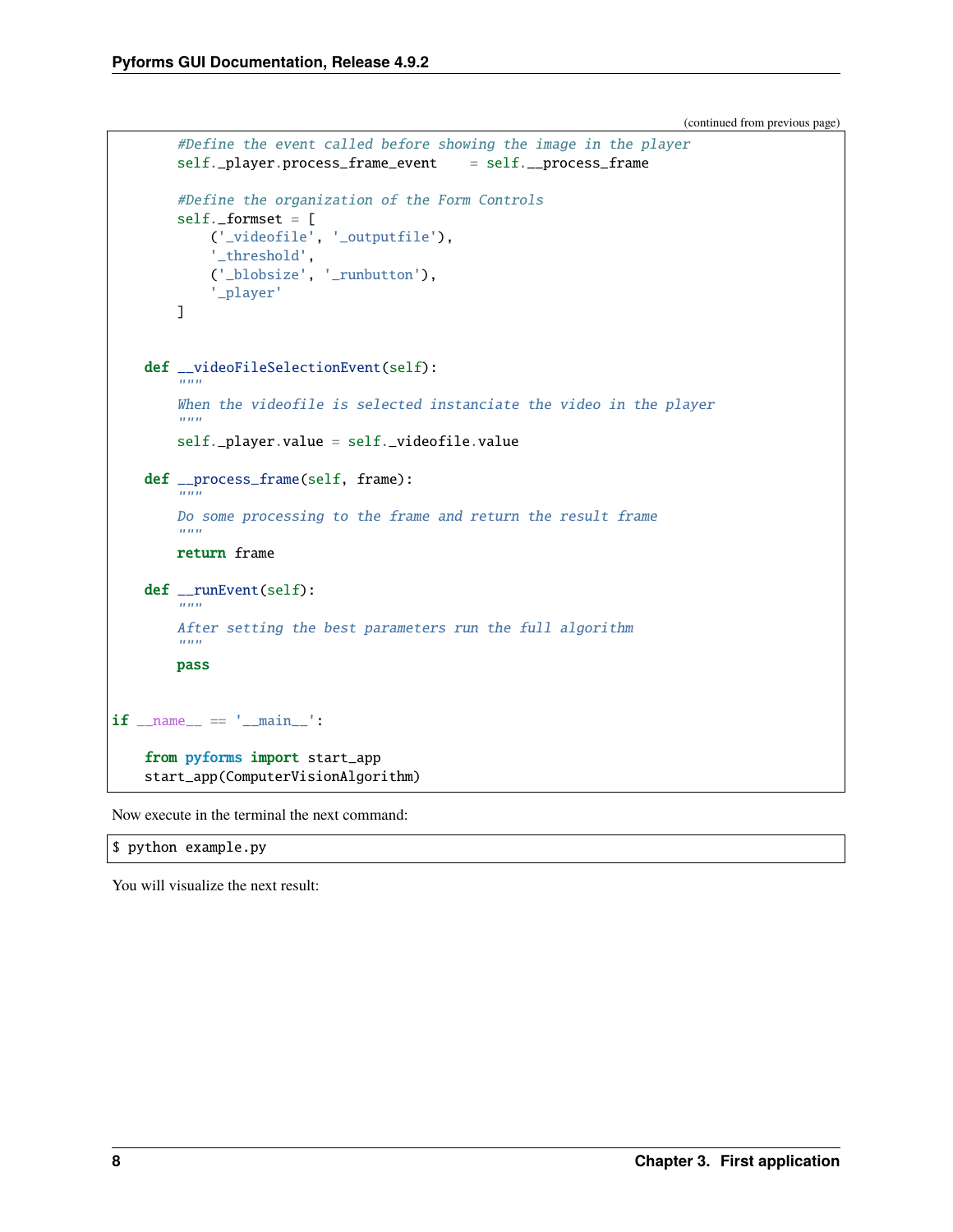| Computer vision algorithm example    |          |           |
|--------------------------------------|----------|-----------|
| Video<br>Results output file<br>Open |          |           |
| Threshold                            |          | o         |
| Minimum blob size                    | $\Omega$ | Run       |
|                                      |          |           |
|                                      |          |           |
|                                      |          |           |
|                                      |          |           |
|                                      |          |           |
| a.<br>$\Omega$<br>÷                  |          | 00:00:000 |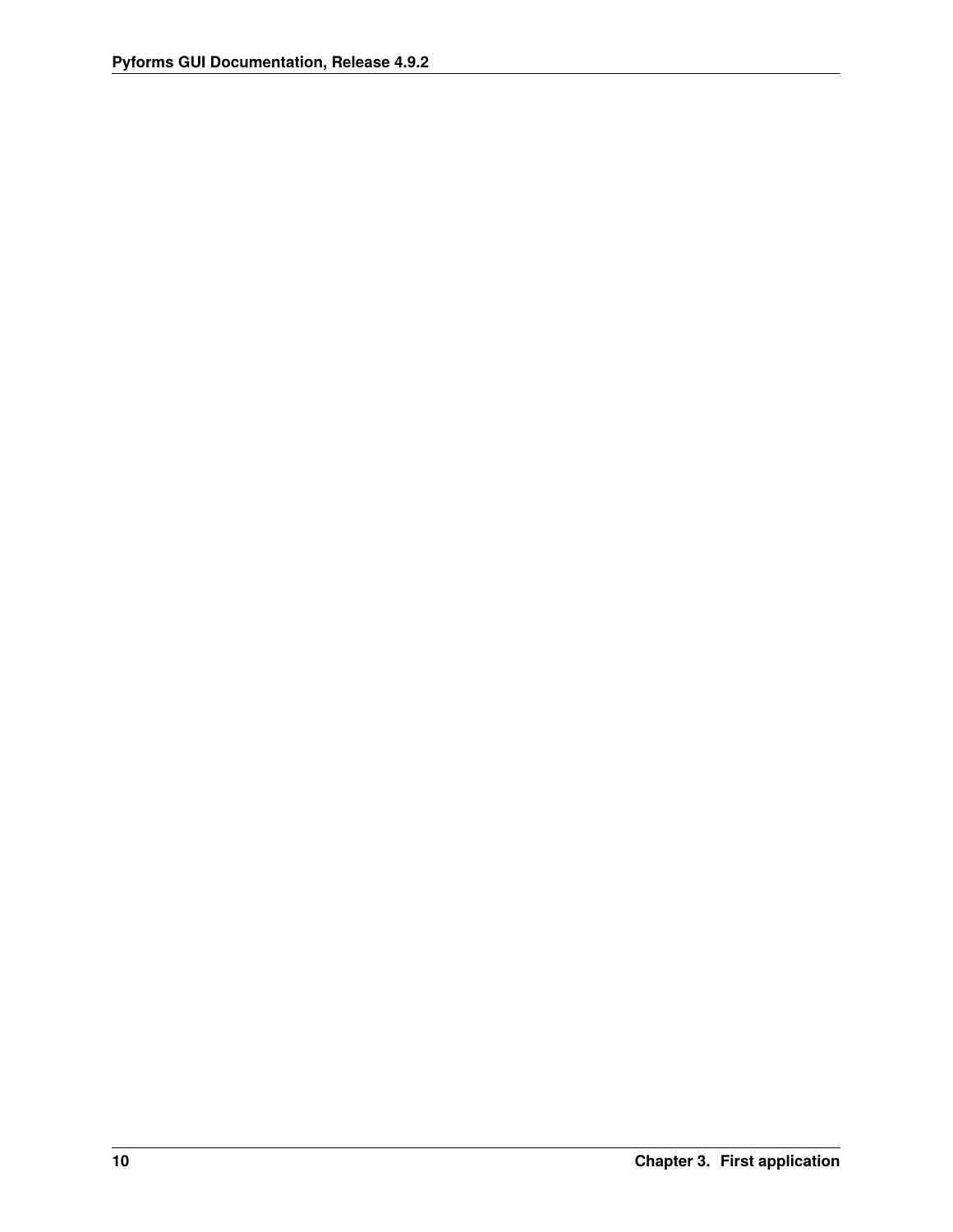# **FOUR**

# **THE BASICS**

<span id="page-14-0"></span>This page was based on the examples available at the github folder: [Tutorial - SimpleExamples](https://github.com/UmSenhorQualquer/pyforms/tree/master/tutorials/1.SimpleExamples)

# <span id="page-14-1"></span>**4.1 Prepare the application class**

Create the Python file that will store your applications.

Example: **SimpleExample.py**

# <span id="page-14-2"></span>**4.1.1 Import the library**

Import the pyforms library, the BaseWidget and the Controls classes that you will need:

```
import pyforms
from pyforms.basewidget import BaseWidget
from pyforms.controls import ControlText
from pyforms.controls import ControlButton
```
# <span id="page-14-3"></span>**4.1.2 Create your application class**

This class should inherit from the class BaseWidget.

```
class SimpleExample1(BaseWidget):
   def __init__(self):
       super(SimpleExample1,self).__init__('Simple example 1')
       #Definition of the forms fields
       self._firstname = ControlText('First name', 'Default value')
       self._middlename = ControlText('Middle name')
       self._lastname = ControlText('Lastname name')
       self._fullname = ControlText('Full name')
       self._button = ControlButton('Press this button')
#Execute the application
if __name__ == "__main__": pyforms.start_app( SimpleExample1 )
```
If you run this file, it will produce the next window.

SimpleExample1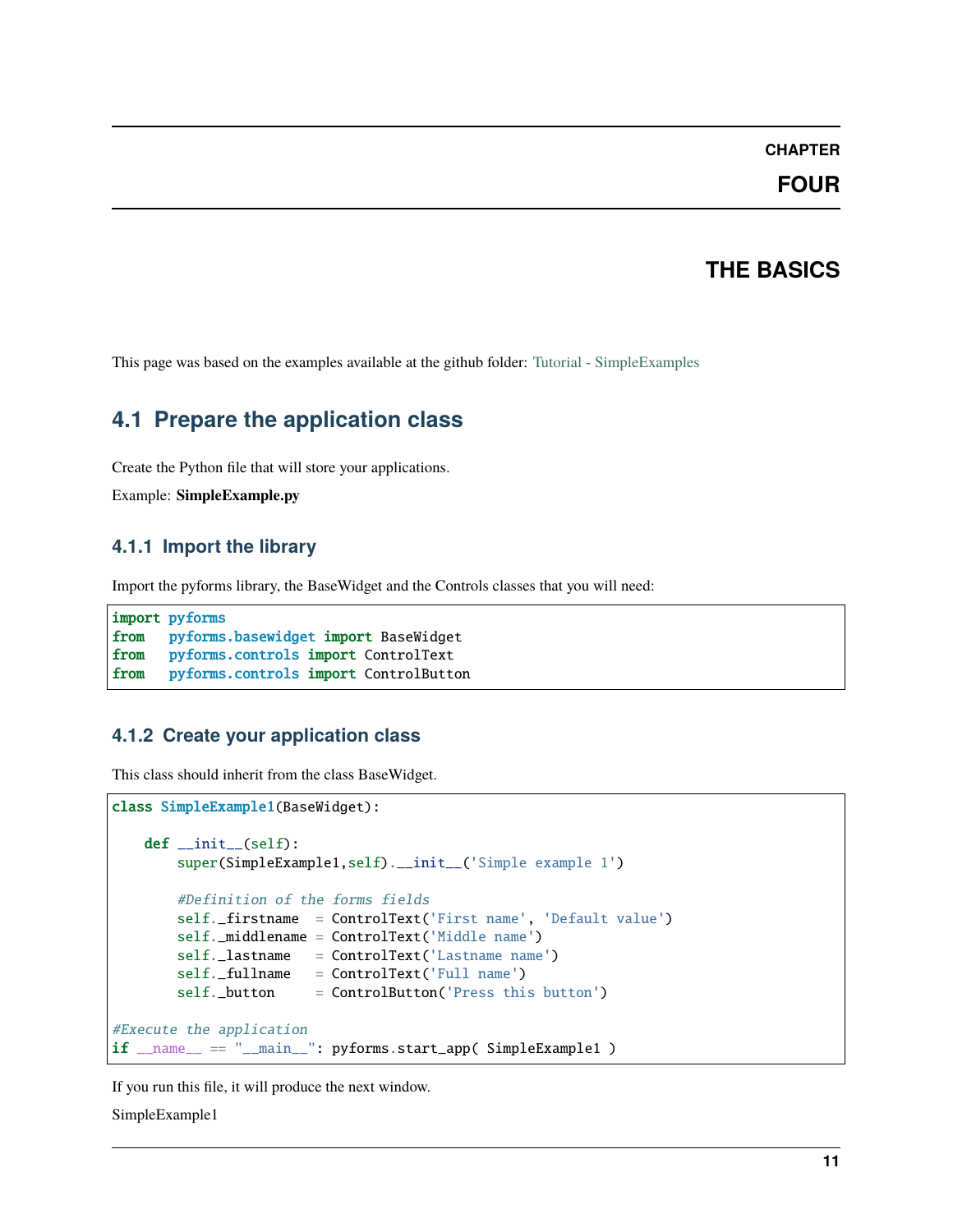| <b>●</b> Simple example 1<br>$\times$ |  |  |  |
|---------------------------------------|--|--|--|
| Full name                             |  |  |  |
| Middle name                           |  |  |  |
| <b>Press this button</b>              |  |  |  |
| First name Default value              |  |  |  |
| Lastname name                         |  |  |  |

# <span id="page-15-0"></span>**4.2 Add an action to the button**

#### <span id="page-15-1"></span>**4.2.1 Create the action**

Create the class function that will work as the button action.

```
def __buttonAction(self):
    """Button action event"""
   self._fullname.value = self._firstname.value +" "+ self._middlename.value +" "+self._
˓→lastname.value
```
### <span id="page-15-2"></span>**4.2.2 Set the button action**

Configure the button to execute your function when pressed. Inside the class constructor add the code:

```
#Define the button action
self._button.value = self.__buttonAction
```
The final code should look like:

```
import pyforms
from pyforms.basewidget import BaseWidget
from pyforms.controls import ControlText
from pyforms.controls import ControlButton
class SimpleExample1(BaseWidget):
   def __init__(self):
       super(SimpleExample1,self).__init__('Simple example 1')
       #Definition of the forms fields
       self._firstname = ControlText('First name', 'Default value')
       self._middlename = ControlText('Middle name')
       self._lastname = ControlText('Lastname name')
```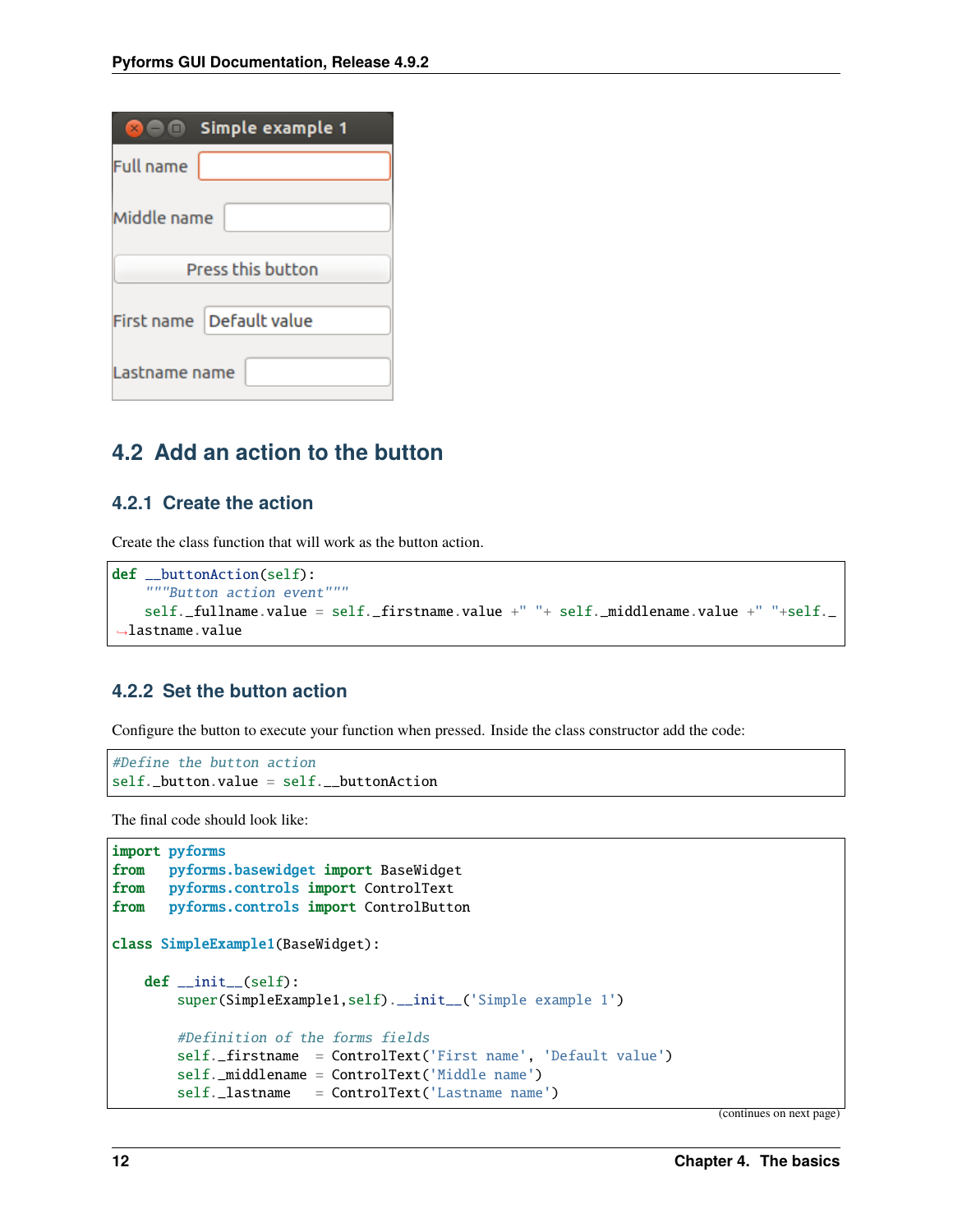```
self._fullname = ControlText('Full name')
        self._button = ControlButton('Press this button')
        #Define the button action
       self._button.value = self.__buttonAction
   def __buttonAction(self):
        """Button action event"""
       self._fullname.value = self._firstname.value +" "+ self._middlename.value + \
        " "+ self._lastname.value
#Execute the application
if __name__ == "__main__": pyforms.start_app( SimpleExample1 )
```
The previous code produces the next window, after you had pressed the button:

| <b>O</b> Simple example 1                |  |  |  |  |
|------------------------------------------|--|--|--|--|
| Full name   Ricardo Jorge Vieira Ribeiro |  |  |  |  |
| Middle name   Jorge Vieira               |  |  |  |  |
| Press this button                        |  |  |  |  |
| First name Ricardo                       |  |  |  |  |
| Ribeiro<br>Lastname name                 |  |  |  |  |

# <span id="page-16-0"></span>**4.3 Organize your form Controls**

Use the BaseWidget.formset variable to organize the Controls inside the Window. [Find here more details about the](http://pyforms.readthedocs.org/en/latest/api-documentation/basewidget/#important-variables) [formset variable](http://pyforms.readthedocs.org/en/latest/api-documentation/basewidget/#important-variables)

```
...
class SimpleExample1(BaseWidget):
    def __init__(self):
        ...
        #Define the organization of the forms
        self.formset = [ ('_firstname','_middlename','_lastname'), '_button', '_fullname
\leftrightarrow', ' ']
        #The ' is used to indicate that a empty space should be placed at the bottom of
ightharpoonupthe window
        #If you remove the '' the forms will occupy the entire window
```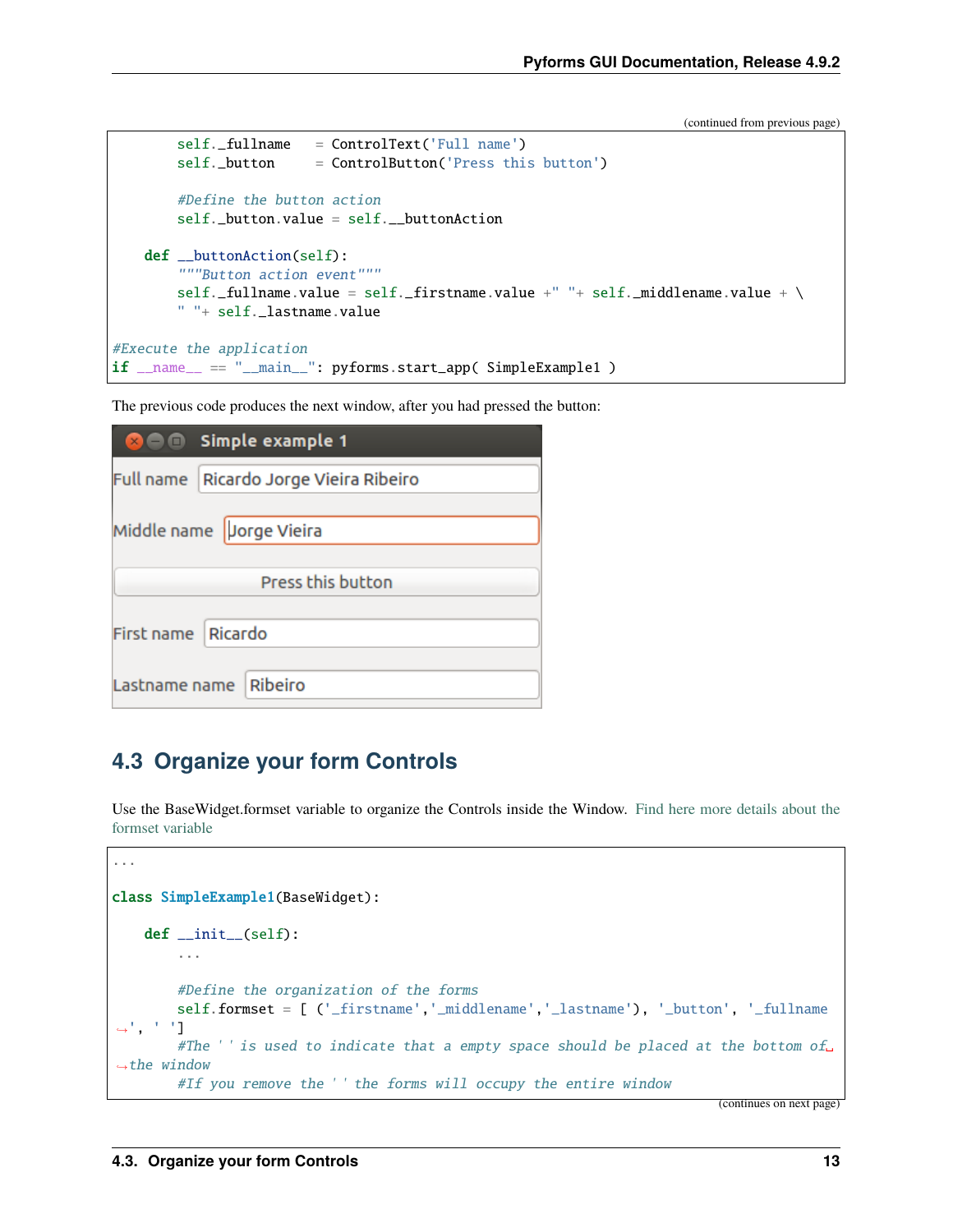Result:

...

|                    | <b>C C</b> Simple example 2                       |  |  |  |  |  |  |
|--------------------|---------------------------------------------------|--|--|--|--|--|--|
| First name Ricardo | Middle name Jorge Vieira<br>Lastname name Ribeiro |  |  |  |  |  |  |
|                    | Press this button                                 |  |  |  |  |  |  |
|                    | Full name   Ricardo Jorge Vieira Ribeiro          |  |  |  |  |  |  |

Try now:

```
self.formset = [ {
        'Tab1':['_firstname','||','_middlename','||','_lastname'],
        'Tab2':['_fullname']
    },
    '=',
    (' ','_button', ' ')
]
#Use dictionaries for tabs
#Use the sign '=' for a vertical splitter
#Use the signs '||' for a horizontal splitter
```
**Note:** In the name of each tab use the format **a:Tab1** and **b:Tab2** to define the order of the tabs. Example:

```
self.formset = [ {
    'a:Tab1':['_firstname','||','_middlename','||','_lastname'],
    'b:Tab2':['_fullname']
}
```
# <span id="page-17-0"></span>**4.4 Add a main menu**

To add a main menu to your application, first you need to define the functions that will work as the options actions.

```
...
class SimpleExample1(BaseWidget):
    ...
    def __openEvent(self):
        ...
    def __saveEvent(self):
        ...
```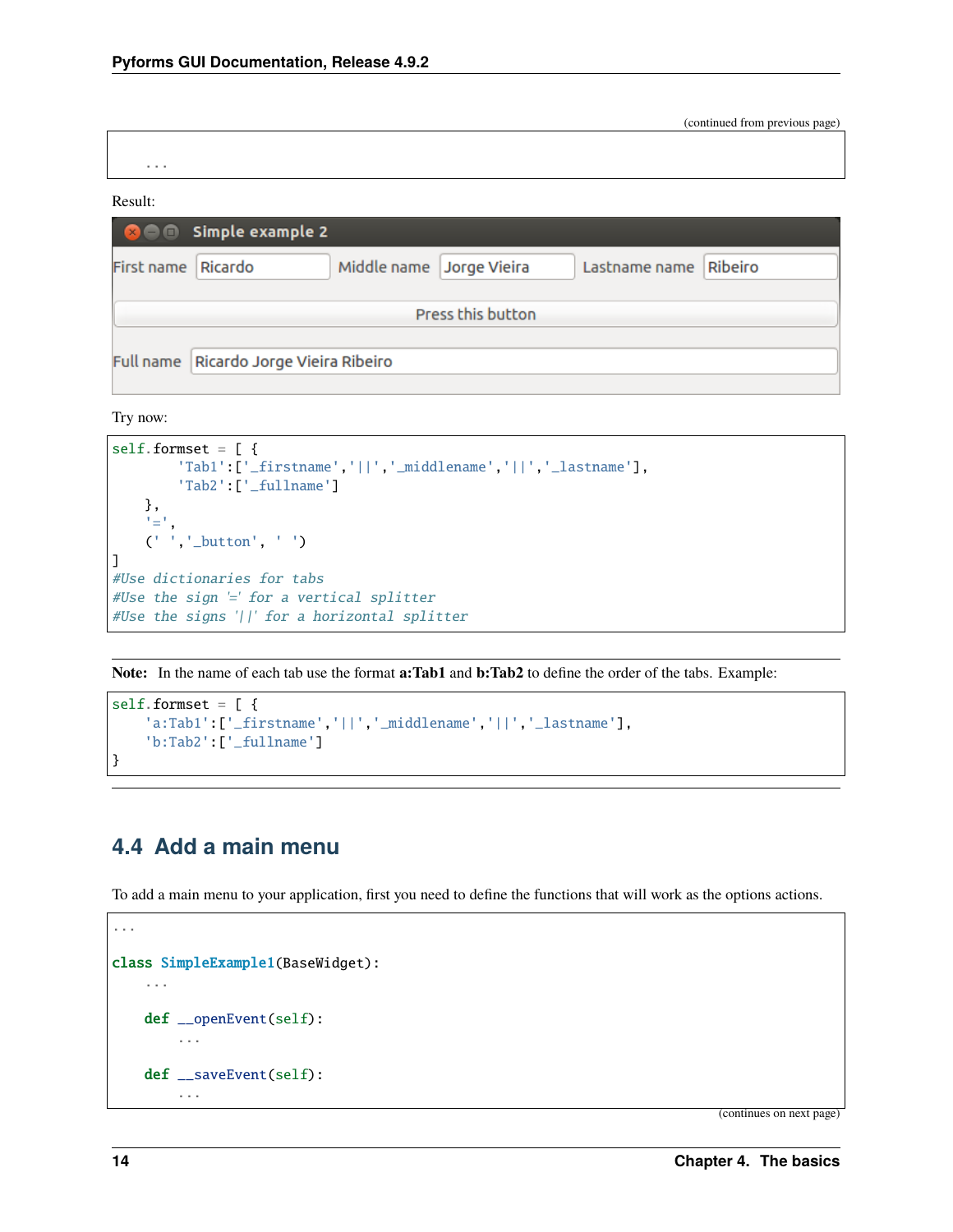```
def __editEvent(self):
    ...
def __pastEvent(self):
    ...
```
After you just need to set the BaseWidget.mainmenu property inside your application class constructor as the example bellow.

```
...
class SimpleExample1(BaseWidget):
    def __init__(self):
        ...
        self.mainmenu = [
            { 'File': [
                     {'Open': self.__openEvent},
                     ' - ' ,
                     {'Save': self.__saveEvent},
                     {'Save as': self.__saveAsEvent}
                ]
            },
            { 'Edit': [
                     {'Copy': self.__editEvent},
                     {'Past': self.__pastEvent}
                 ]
            }
        ]
    ...
```
# <span id="page-18-0"></span>**4.5 Add popup menu to the Controls**

Create the functions that will work as the popup menu options actions, as you have than in the main menu chapter. After use the functions **add\_popup\_menu\_option** or **add\_popup\_sub\_menu\_option** to add a popup menu or a popup submenu to your Control.

[Find here more details about the functions add\_popup\_menu\_option and add\_popup\_sub\_menu\_option.][\(http://](http://pyforms.readthedocs.org/en/latest/api-documentation/controls/#controlbase) [pyforms.readthedocs.org/en/latest/api-documentation/controls/#controlbase\)](http://pyforms.readthedocs.org/en/latest/api-documentation/controls/#controlbase)

```
...
class SimpleExample1(BaseWidget):
    def __init__(self):
        ...
        self._fullname.addPopupSubMenuOption('Path',
            {
```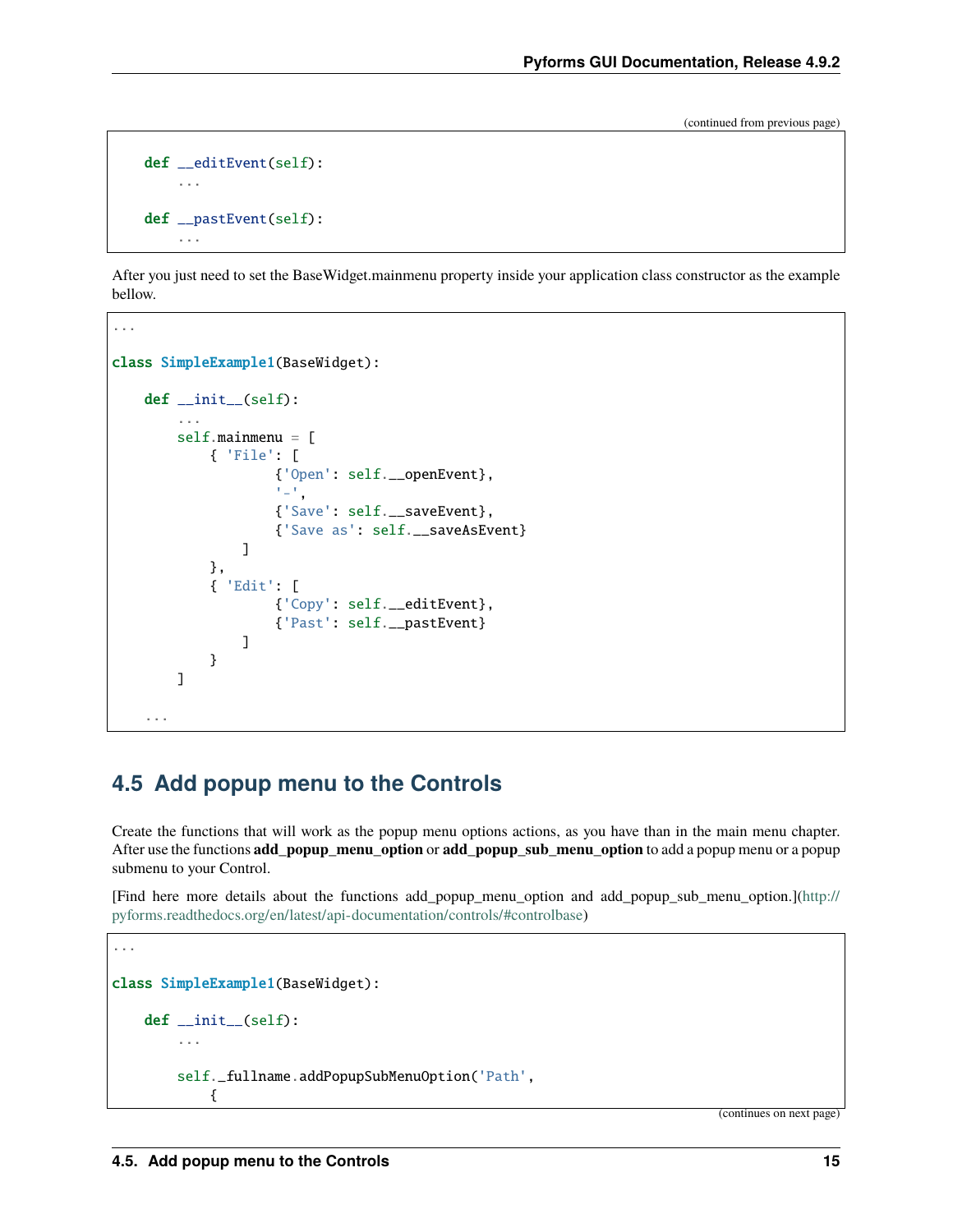```
'Delete': self.__dummyEvent,<br>'Edit': self.__dummyEvent,
                                     self.__dummyEvent,
             'Interpolate': self.__dummyEvent
         })
...
```
Result:

| <b>B</b> imple example 6 |                   |  |  |  |  |
|--------------------------|-------------------|--|--|--|--|
| Edit<br><b>File</b>      |                   |  |  |  |  |
| Tab <sub>2</sub><br>Tab1 |                   |  |  |  |  |
| Full name                |                   |  |  |  |  |
| Edit<br>Path             | $\mathbf{H}$      |  |  |  |  |
| Interpolate              | Press this button |  |  |  |  |
| Delete                   |                   |  |  |  |  |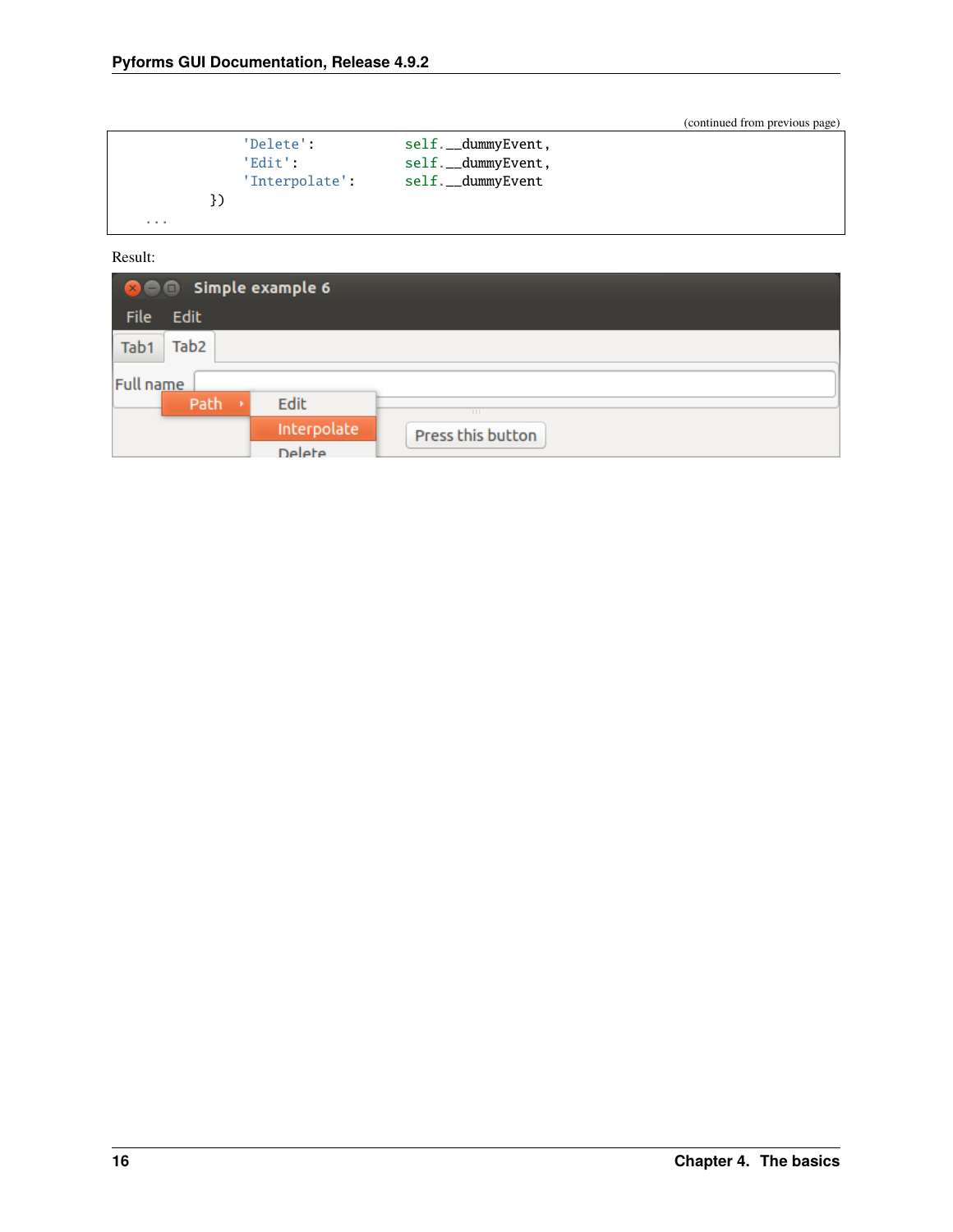# <span id="page-20-0"></span>**4.6 What's next?**

<span id="page-20-1"></span>**4.6.1 Move to the next chapter.**

# <span id="page-20-2"></span>**4.6.2 Find out what you can do with other Controls here.**

| Simple example 1<br>$\bullet$ |             |             |                |      |  |
|-------------------------------|-------------|-------------|----------------|------|--|
| Choose a directory            |             |             |                | Open |  |
| Choose a file                 |             |             |                | Open |  |
| 17<br>O                       |             | 56          |                | 100  |  |
| Name                          | <b>Size</b> | <b>Type</b> | Date Modified  |      |  |
| bin<br>Þ                      |             | Folder      | 22/05/15 09:22 | ā    |  |
| boot<br>Þ                     |             | Folder      | 22/05/15 09:22 |      |  |
| cdrom<br>Þ                    |             | Folder      | 03/01/15 12:02 |      |  |
| dev<br>Þ                      |             | Folder      | 01/07/15 18:08 |      |  |
| etc<br>Þ                      |             | Folder      | 30/06/15 17:21 |      |  |
| home<br>Þ                     |             | Folder      | 03/01/15 12:02 |      |  |
| lib<br>Þ                      |             | Folder      | 27/02/15 11:13 |      |  |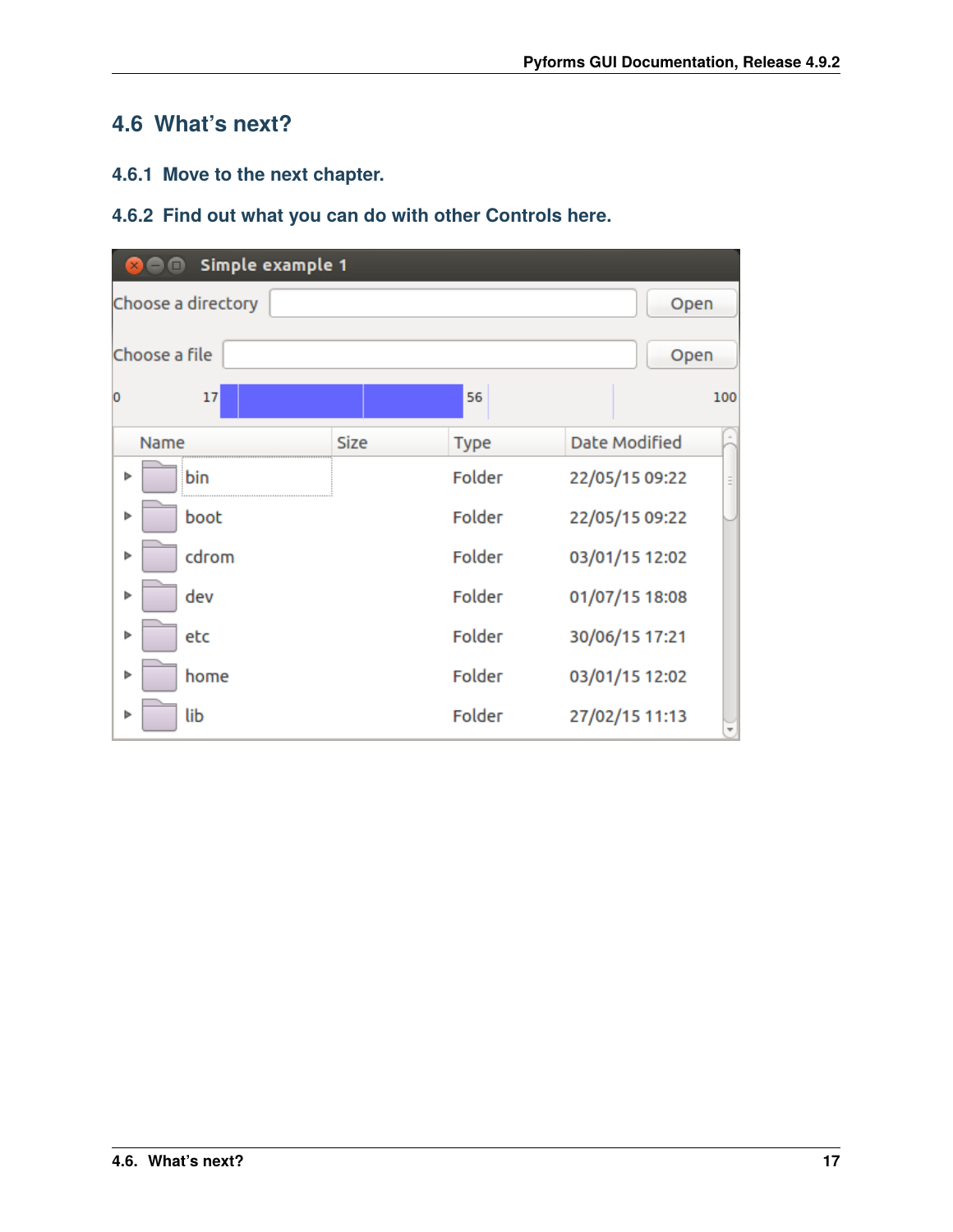| <mark>⊗⊜⊕ Simple example 1</mark>                                                                        |                                                                                             |             |
|----------------------------------------------------------------------------------------------------------|---------------------------------------------------------------------------------------------|-------------|
|                                                                                                          | Choose a directory<br>H                                                                     |             |
| Slider <sup>3</sup>                                                                                      |                                                                                             | $\mathbf 0$ |
| Choose a file<br>$\blacksquare$ Item 1<br>Item <sub>2</sub><br>Item <sub>3</sub><br>$\blacktriangledown$ |                                                                                             |             |
|                                                                                                          | $\frac{1}{2}$ 0<br>B<br>$\frac{1}{\pi}$<br><b>10 FPS</b><br>$\circledcirc$<br>⊜<br>00:00:00 |             |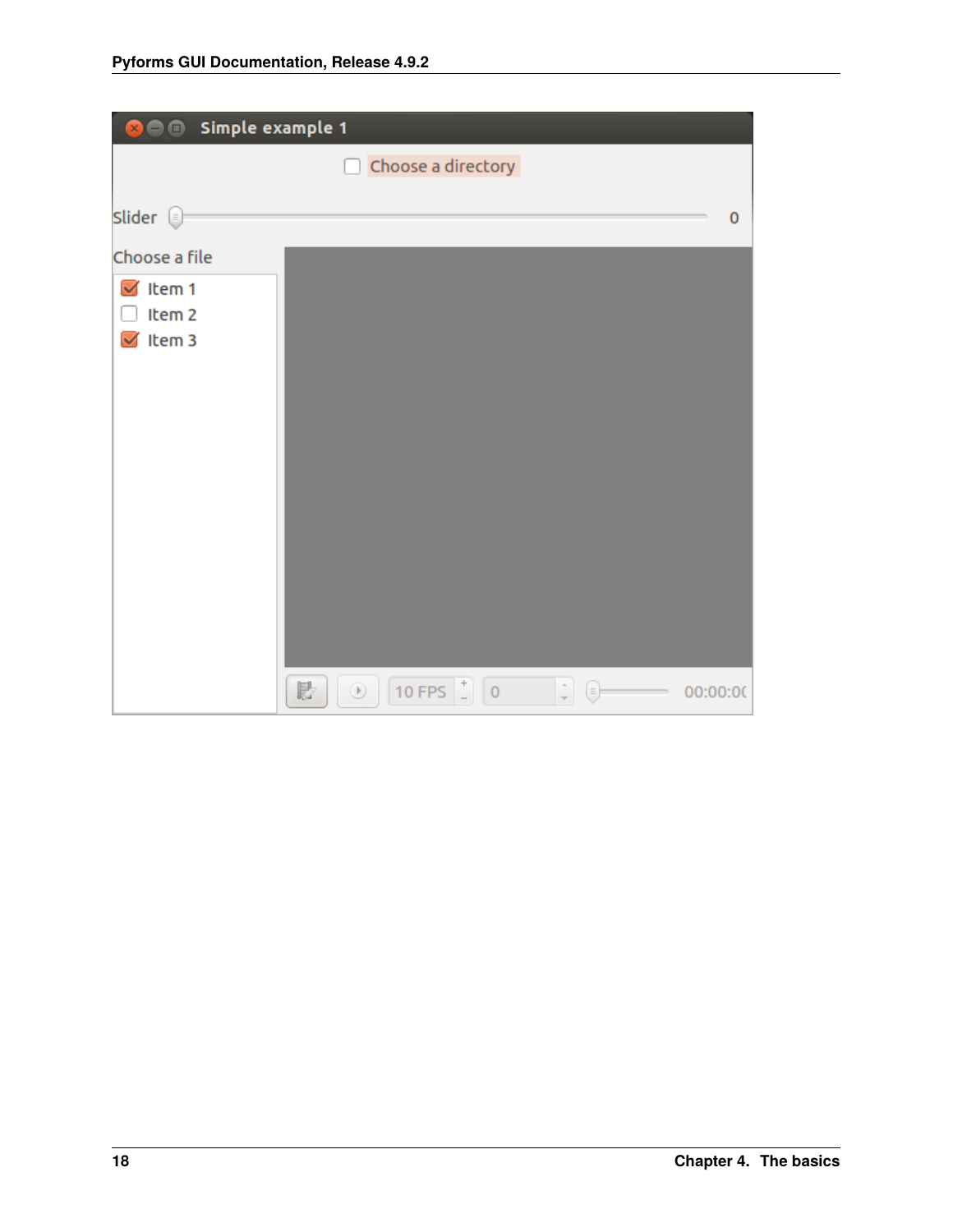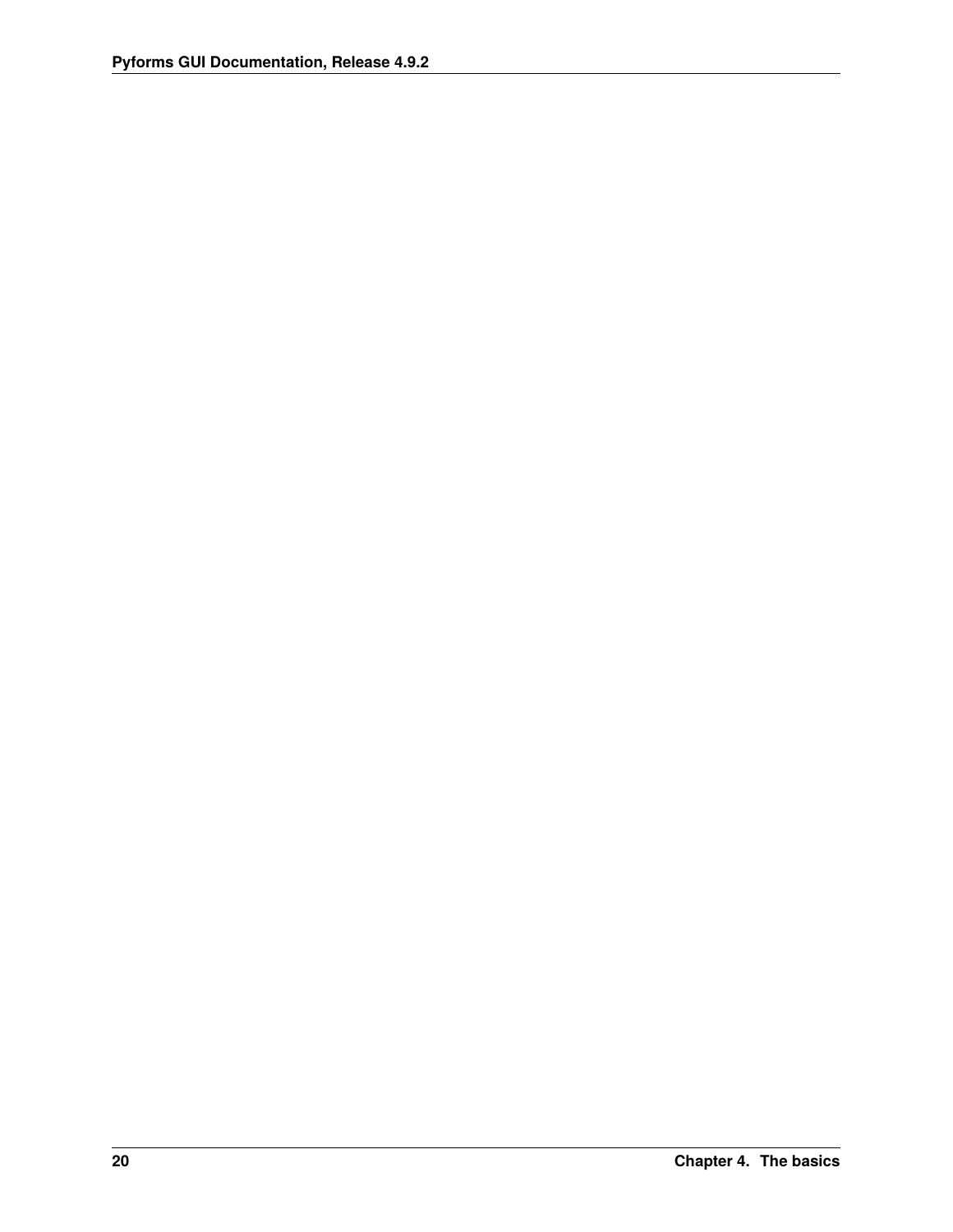# **MULTIPLE WINDOWS**

<span id="page-24-0"></span>This page was based on the examples available at the github folder: [Tutorial - Code Organization](https://github.com/UmSenhorQualquer/pyforms/tree/master/tutorials/3.CodeOrganization)

The application described on this page will allow us to add People details to a list.

# <span id="page-24-1"></span>**5.1 Create the Model**

Instead of starting by showing you how to develop the GUI I will suggest first how to modularize the code in a Model View Control (MVC) style.

First we will create our data model which may be used outside the GUI.

# <span id="page-24-2"></span>**5.1.1 Data model**

Start by creating the file Person.py where we will implement the model responsible for storing the a person information.

```
class Person(object):
    def __init__(self, firstName, middleName, lastName):
        self._firstName = firstName
        self._middleName = middleName<br>self._lastName = lastName
        self._lastName
    @property
    def fullName(self):
        return "{0} {1} {2}".format(self._firstName, self._middleName, self._lastName)
```
After, create the file People.py and implement the People class which will keep and manage the list of people.

```
import pickle
class People(object):
   def __init__(self):
        self._people = []def addPerson(self, person):
        self._people.append(person)
   def removePerson(self, index):
```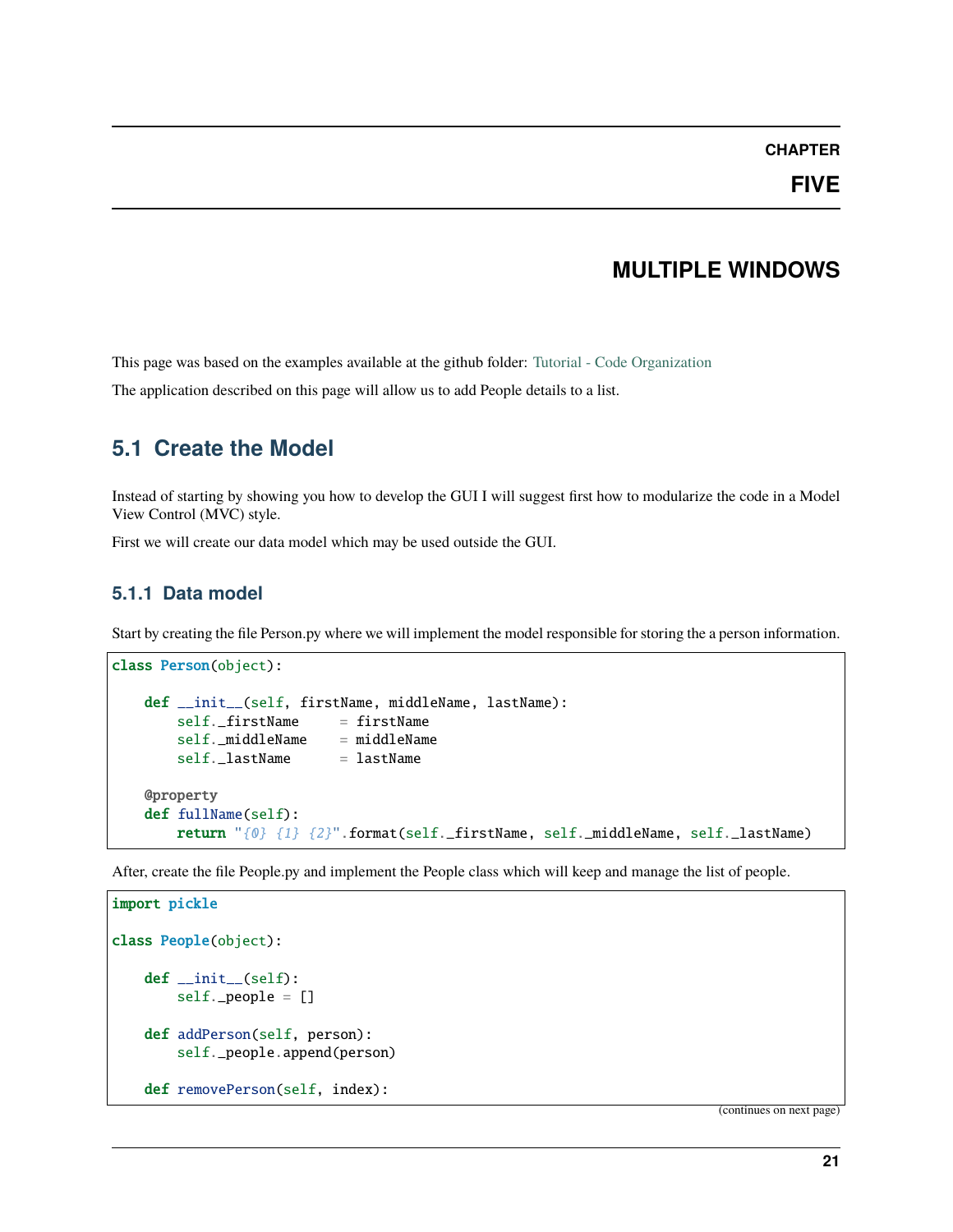```
return self._people.pop(index)
def save(self, filename):
    output = open(filename, 'wb')pickle.dump(self._people, output)
def load(self, filename):
    pkl_file = open(filename, 'rb')
    self\_people = pickle.load(pkl_file)
```
### <span id="page-25-0"></span>**5.1.2 Let's go for the GUI**

To make our code modular and easy to navigate we will split the edition of the 2 Models in 2 different windows.

### Implement the GUI to manage the Person Model.

Create the file PersonWindow.py and implement the window that will allow us the edit the Person Model. This window should inherit from the BaseWidget and Person classes.

```
import pyforms
from pyforms.basewidget import BaseWidget
from pyforms.controls import ControlText
from pyforms.controls import ControlButton
from Person import Person
class PersonWindow(Person, BaseWidget):
   def __init__(self):
       Person.__init__(self, '', '', '')
       BaseWidget.__init__(self,'Person window')
       #Definition of the forms fields
       self._firstnameField = ControlText('First name')
       self._middlenameField = ControlText('Middle name')
       self._lastnameField = ControlText('Lastname name')
       self._fullnameField = ControlText('Full name')
       self._buttonField = ControlButton('Press this button')
       #Define the button action
       self._buttonField.value = self.__buttonAction
   def __buttonAction(self):
       self._firstName = self._firstnameField.value
       self._middleName = self._middlenameField.value
       self._lastName = self._lastnameField.value
       self. fullnameField.value = self.fullName
       #In case the window has a parent
       if self.parent!=None: self.parent.addPerson(self)
```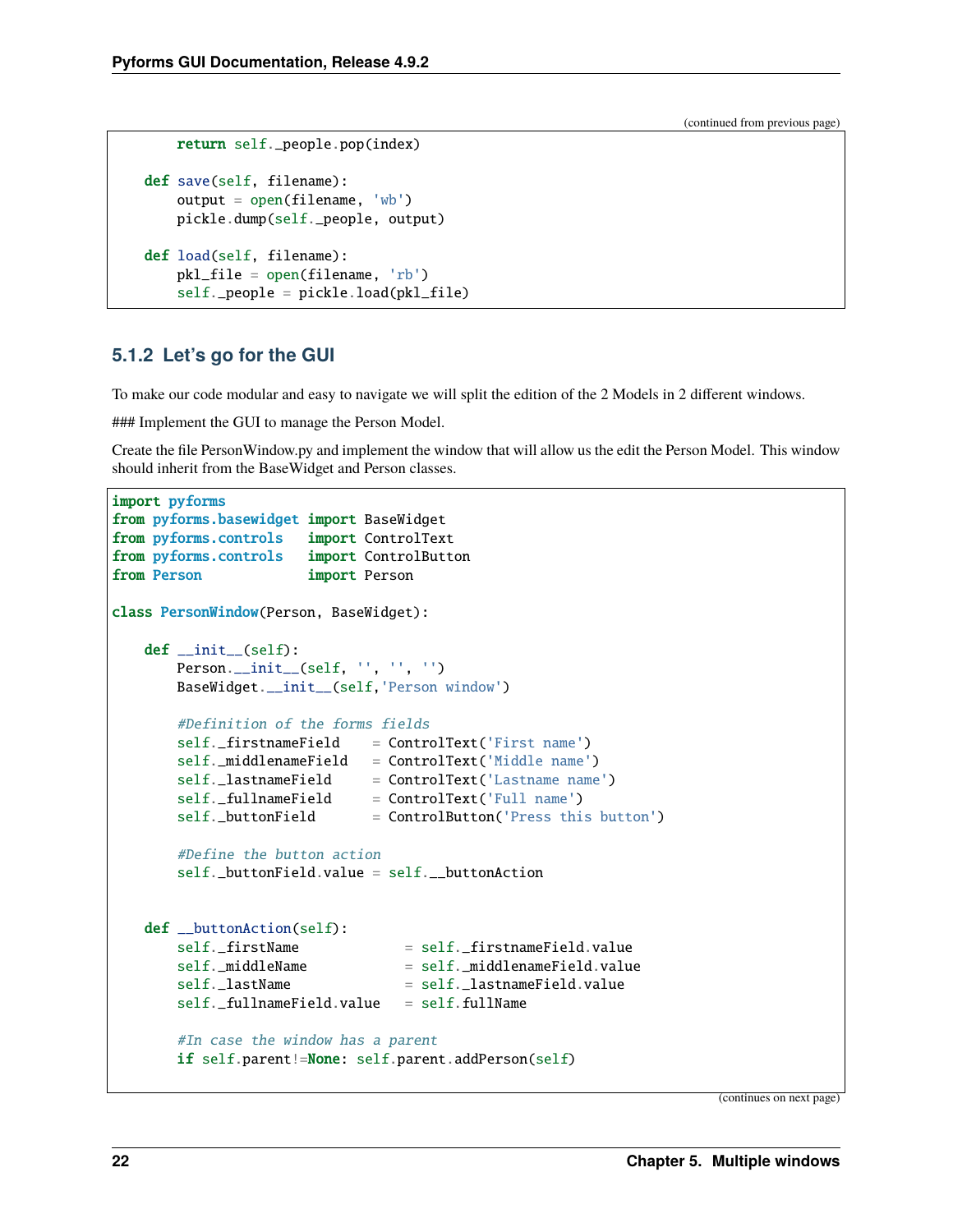#Execute the application  $if$   ${\sf __name__} == {\sf '__main__}$ : pyforms.start ${\sf _app}$ ( PersonWindow )

**Note**: *Test the window by executing the file.*

#### <span id="page-26-0"></span>**5.1.3 Implement the GUI to manage the People model**

Create the file PeopleWindow.py and implement the window that will allow us the manager the People Model. This window should inherit from the BaseWidget and People classes.

```
import pyforms
from pyforms.basewidget import BaseWidget
from pyforms.controls import ControlList
from People import People
from PersonWindow import PersonWindow
from AddMenuFuntionality import AddMenuFuntionality
class PeopleWindow(AddMenuFuntionality, People, BaseWidget):
    "'''"This applications is a GUI implementation of the People class
    "" "
   def __init__(self):
       People.__init__(self)
       BaseWidget.__init__(self,'People window')
       #Definition of the forms fields
       self._peopleList = ControlList('People',
           plusFunction = self.__addPersonBtnAction,minusFunction = self.__rmPersonBtnAction)self._peopleList.horizontalHeaders = ['First name', 'Middle name', 'Last name']
   def addPerson(self, person):
        "'''"Reimplement the addPerson function from People class to update the GUI
       everytime a new person is added.
        "''"''"super(PeopleWindow, self).addPerson(person)
       self._peopleList += [person._firstName, person._middleName, person._lastName]
       person.close() #After adding the person close the window
   def removePerson(self, index):
        "" "
       Reimplement the removePerson function from People class to update the GUI
        everytime a person is removed.
        "''"super(PeopleWindow, self).removePerson(index)
       self._peopleList -= index
   def __addPersonBtnAction(self):
```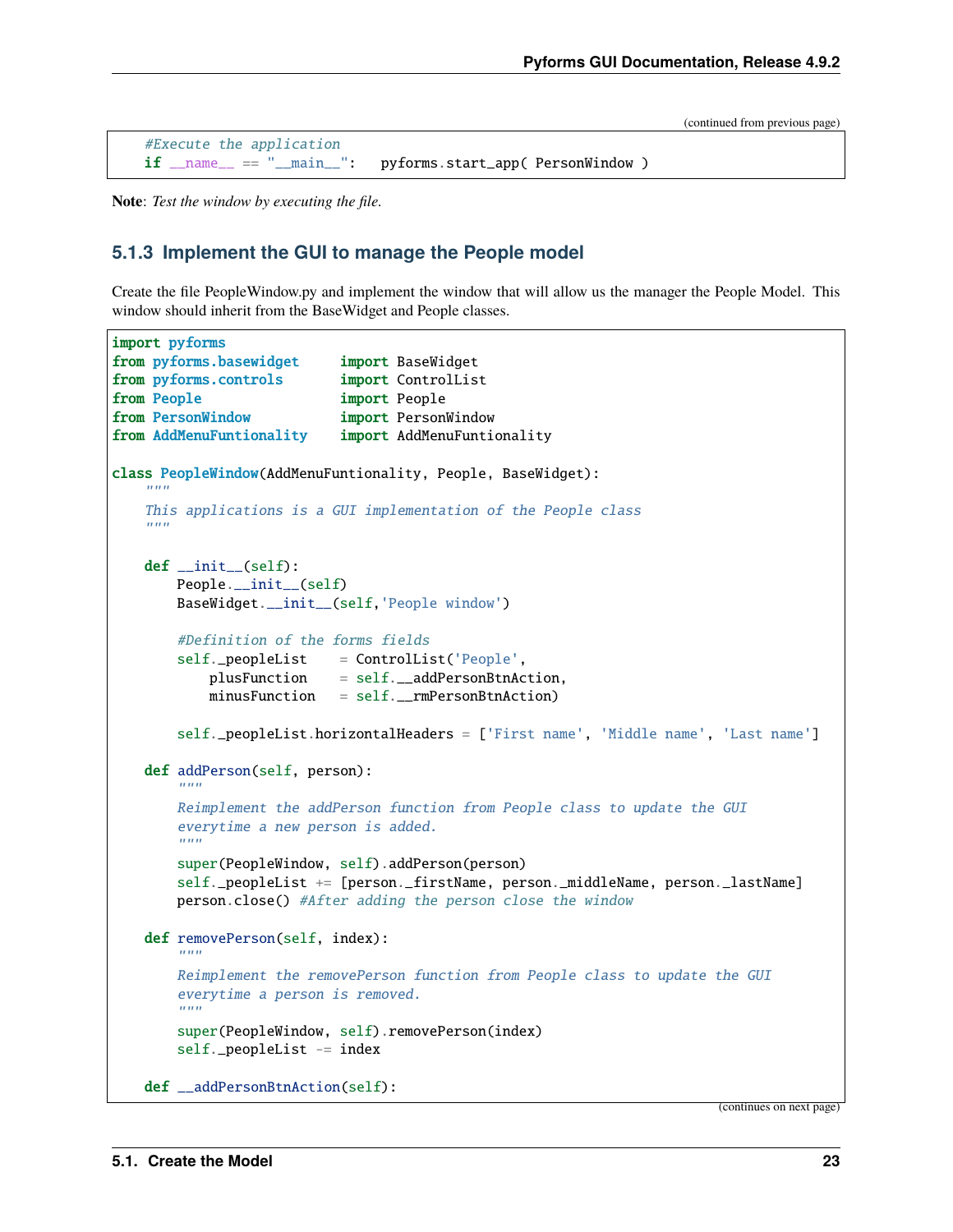```
Add person button event.
        "''"# A new instance of the PersonWindow is opened and shown to the user.
       win = PersonWindow()
       win.parent = selfwin.show()
   def __rmPersonBtnAction(self):
        "''"Remove person button event
        "''"self.removePerson( self._peopleList.selected_row_index )
#Execute the application
if __name__ == "__main__": pyforms.start_app( PeopleWindow )
```
The application will look like:

 $"''"$ 

|             | <b><sup>3</sup> ●</b> People window |           |      | <b>Person window</b><br>$x \ominus \square$ |
|-------------|-------------------------------------|-----------|------|---------------------------------------------|
| <b>File</b> |                                     |           |      | Jonh<br><b>First name</b>                   |
| People      |                                     |           |      |                                             |
| First name  | Middle name                         | Last name |      | Middle name<br>Something                    |
| Jonh        | Something                           | Else      |      | Lastname name Else                          |
|             |                                     |           | $ +$ | Jonh Something Else<br><b>Full name</b>     |
|             |                                     |           |      | Press this button                           |

# <span id="page-27-0"></span>**5.2 EmptyWidget Control**

Instead of opening a new window everytime we want to add a new Person, we will change the Application to open the PersonWindow inside the PeopleWindow. For this we will use the ControlEmptyWidget.

```
from pyforms.controls import ControlEmptyWidget
...
   def __init__(self):
        ...
       self._panel = ControlEmptyWidget()
   def __addPersonBtnAction(self):
        "''"
```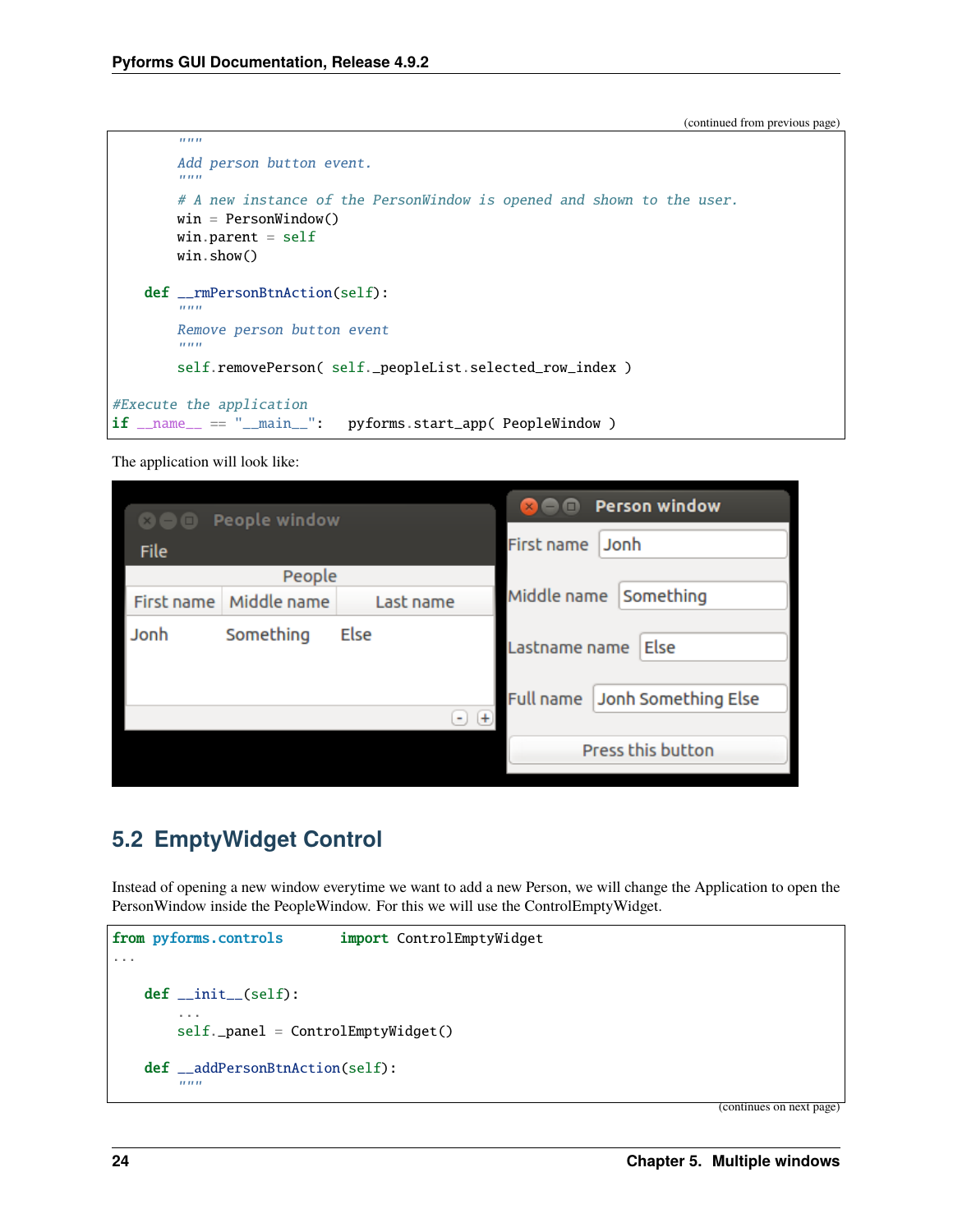```
Add person button event.
        "''"''"# A new instance of the PersonWindow is opened and shown to the user.
       win = PersonWindow()win.parent = self
        self._panel.value = win
...
```
# <span id="page-28-0"></span>**5.3 DockWidget Control**

A DockWidget works like the EmptyWidget but can be detached or moved around the sides of the main Window.



| <sup>⊗</sup> ● People window |                                  |      |     |  |  |  |
|------------------------------|----------------------------------|------|-----|--|--|--|
| File                         |                                  |      |     |  |  |  |
| People                       |                                  |      |     |  |  |  |
|                              | First name Middle name Last name |      |     |  |  |  |
| Baco                         | Baco                             | Baco |     |  |  |  |
|                              | $-1 +$                           |      |     |  |  |  |
|                              |                                  |      | 0 X |  |  |  |
| First name Some              |                                  |      |     |  |  |  |
| Middle name name             |                                  |      |     |  |  |  |
| Lastname name                |                                  |      |     |  |  |  |
| <b>Full name</b>             |                                  |      |     |  |  |  |
| Press this button            |                                  |      |     |  |  |  |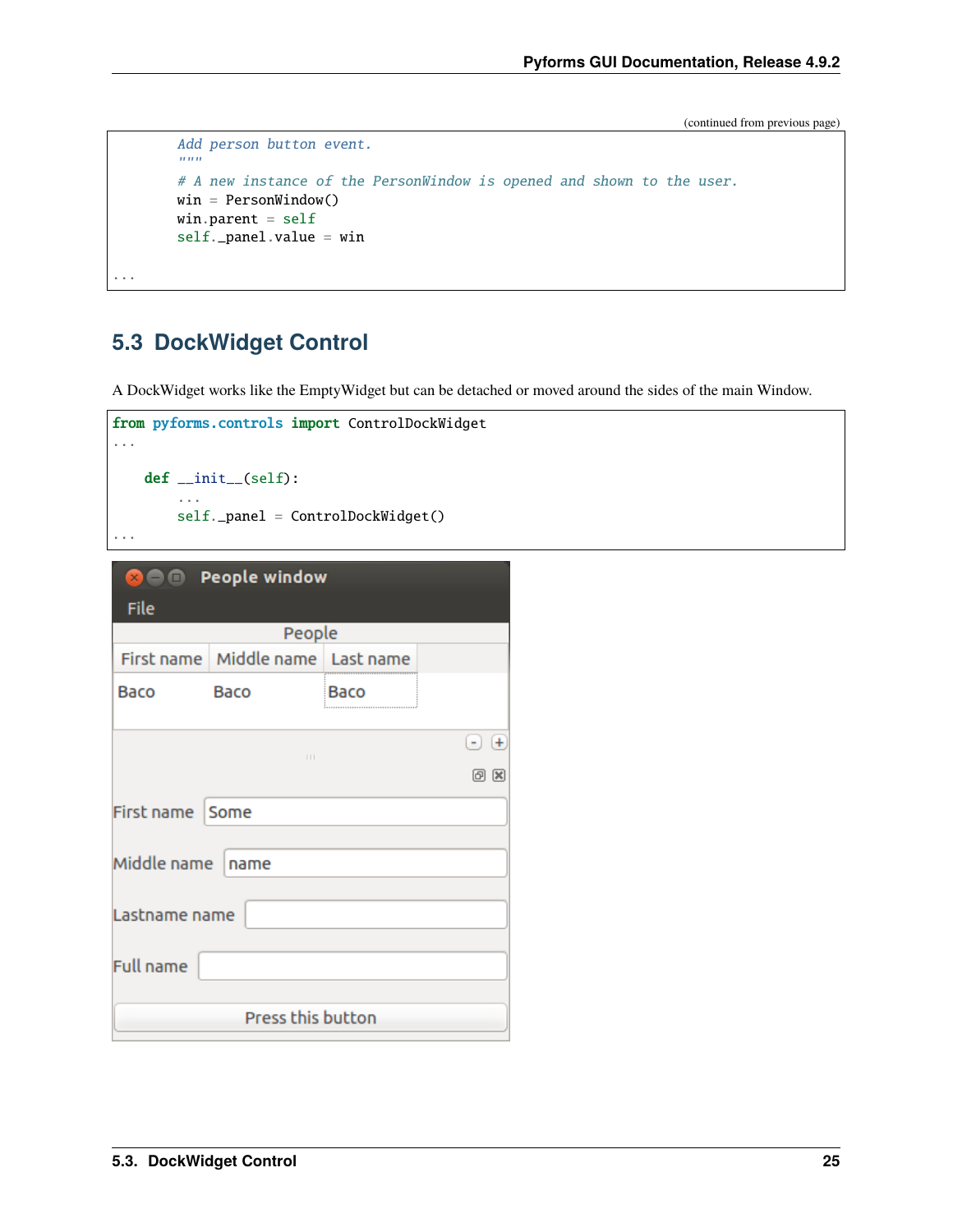| <b>3 ● ©</b> People window |             |                  |      |                   |               |  |
|----------------------------|-------------|------------------|------|-------------------|---------------|--|
| File                       |             |                  |      |                   |               |  |
| People                     |             |                  |      |                   |               |  |
| First name                 | Middle name |                  |      | Last name         |               |  |
| Baco                       | Baco        |                  | Baco |                   |               |  |
|                            |             |                  |      |                   |               |  |
|                            |             |                  |      |                   |               |  |
|                            |             |                  |      |                   |               |  |
|                            |             |                  |      |                   |               |  |
|                            |             |                  |      | 回因                |               |  |
|                            |             | First name Some  |      |                   |               |  |
|                            |             | Middle name name |      |                   |               |  |
|                            |             | Lastname name    |      |                   |               |  |
|                            |             | <b>Full name</b> |      |                   | $^\mathrm{+}$ |  |
|                            |             |                  |      | Press this button |               |  |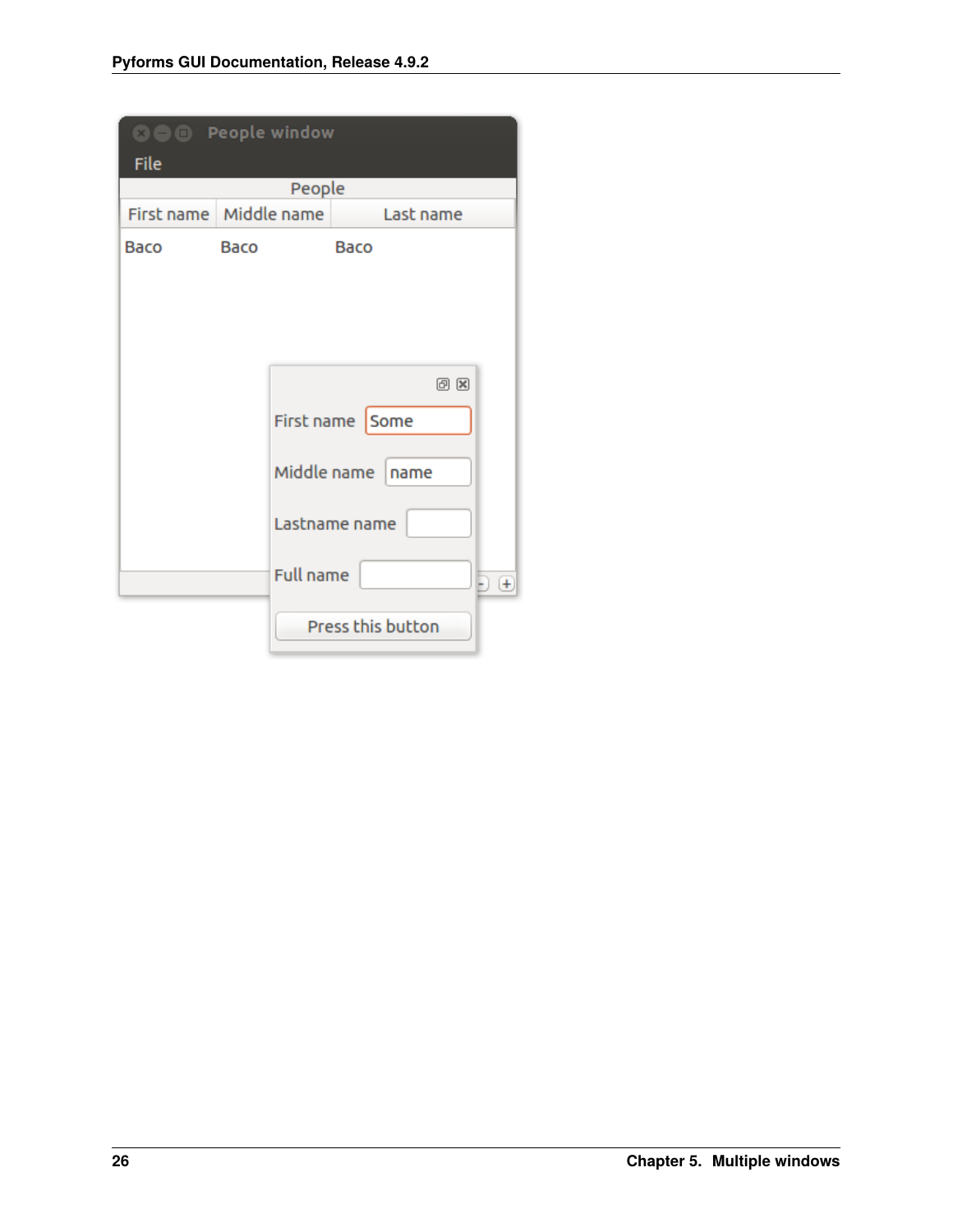**SIX**

# **MDI APPLICATIONS**

<span id="page-30-0"></span>This page was based in the examples available on the github folder: [Tutorial - Mdi Application](https://github.com/UmSenhorQualquer/pyforms/tree/v4/tutorials/4.MdiApplication)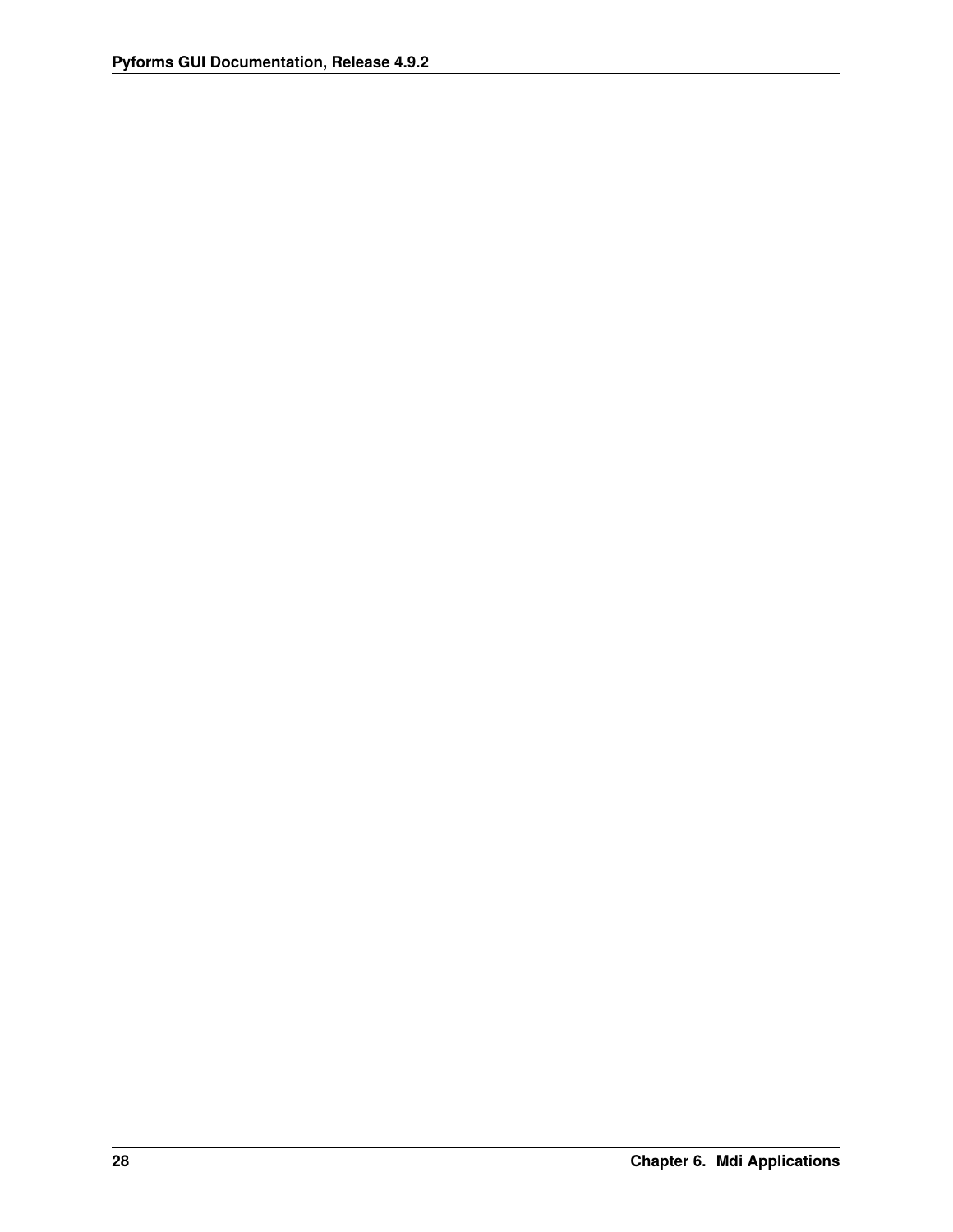### **SEVEN**

# **STYLE AND LAYOUT WITH CSS**

<span id="page-32-0"></span>This page was based on the examples available at the github folder: [Tutorial - Code Organization](https://github.com/UmSenhorQualquer/pyforms/tree/master/tutorials/3.CodeOrganization)

PyForms takes advantage of the Qt framework to split the layout from the implementation of the functionalities. It is possible to configure the settings to import a stylesheet file which will change the application layout.

To do it, you need to add to your settings file the variable PYFORMS\_STYLESHEET with the path to the css file you want to use:

PYFORMS\_STYLESHEET = 'style.css'

You may would like also to adapt the layout for a specific operating system.

The next variables will allow to do this. You can complement the style configured in PYFORMS\_STYLESHEET with a stylesheet for a specific operating system.

```
PYFORMS_STYLESHEET_DARWIN = 'style_darwin.css'
PYFORMS_STYLESHEET_LINUX = 'style_linux.css'
PYFORMS_STYLESHEET_WINDOWS = 'style_window.css'
```
**Check the example:** style.css

```
QMainWindow{
        background-color: white;
}
QLabel{
       min-width: 110px;
}
QLineEdit{
       min-width: 200px;
       border: 1px solid #CCC;
       height: 30px;
        padding-left: 10px;
}
QPushButton{
       background: #3498db;
        color: #ffffff;
       padding: 10px 20px 10px 20px;
   border-radius: 6px;
```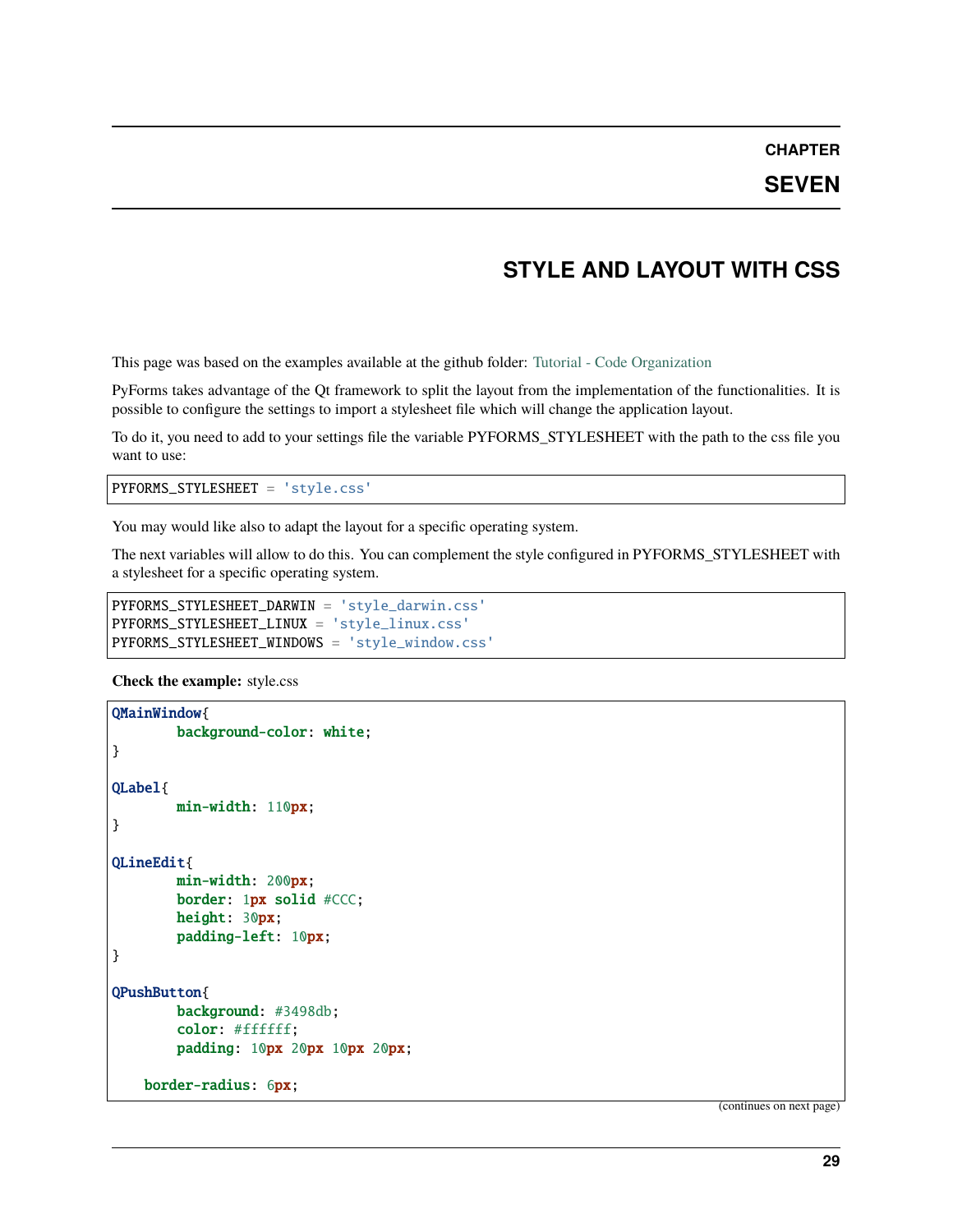

| <b>People window</b><br>800 |       |                                         |            |             |           |
|-----------------------------|-------|-----------------------------------------|------------|-------------|-----------|
| <b>File</b>                 |       |                                         |            |             |           |
|                             |       | $\textcircled{\scriptsize{\textsf{B}}}$ |            | People      |           |
| <b>First name</b>           | Jonh  |                                         | First name | Middle name | Last name |
|                             |       |                                         |            |             |           |
| Middle name                 | White |                                         |            |             |           |
| Lastname name               |       |                                         |            |             |           |
| <b>Full name</b>            |       |                                         |            |             |           |
| Press this button           |       |                                         |            |             |           |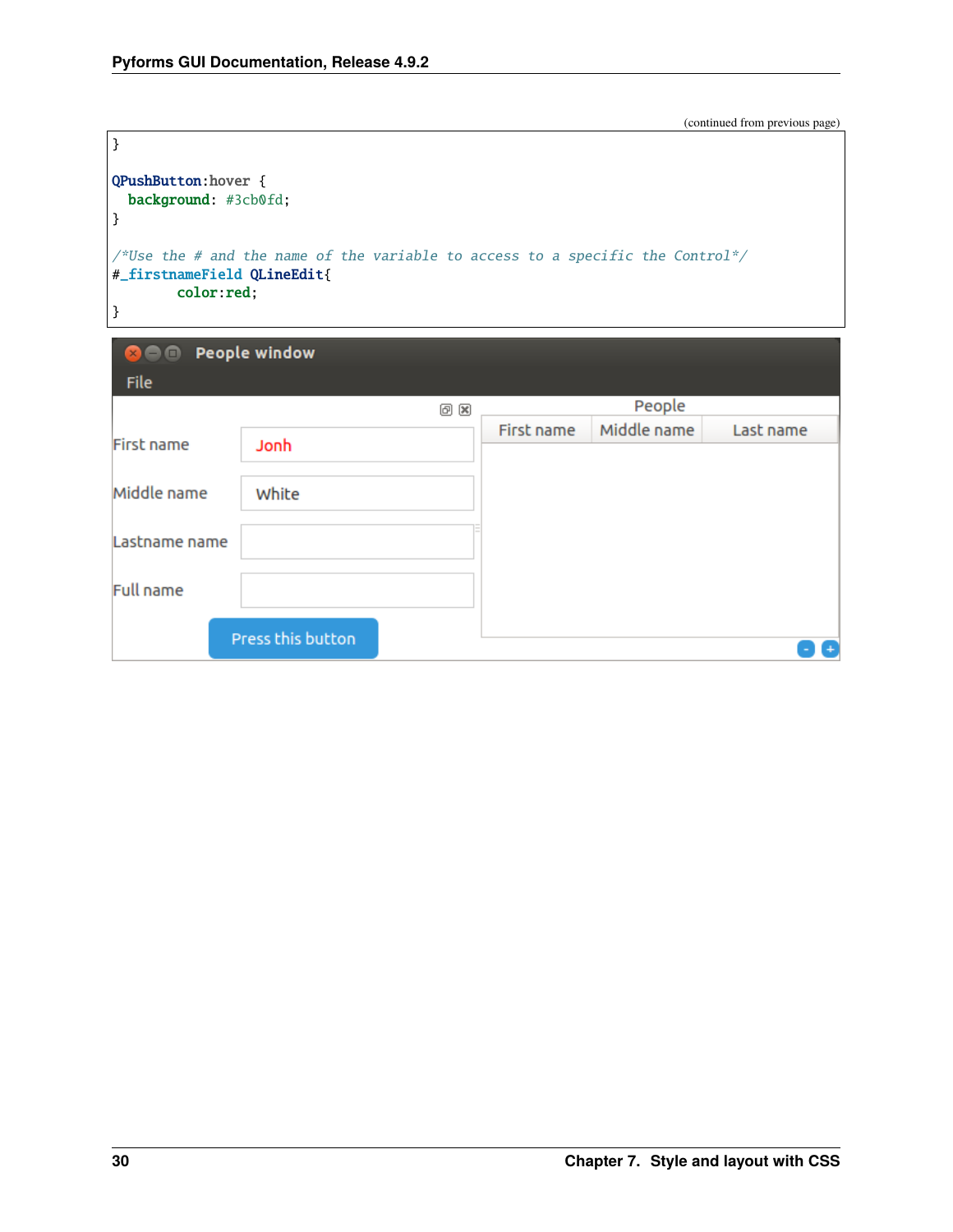# **EIGHT**

# **PYTHON**

# <span id="page-34-12"></span><span id="page-34-1"></span><span id="page-34-0"></span>**8.1** BaseWidget

### <span id="page-34-2"></span>**8.1.1 Overview**

The BaseWidget class is the base class of all pyforms applications.

### <span id="page-34-3"></span>**8.1.2 API**

# <span id="page-34-4"></span>**8.2** Controls

A form Control is a UI interface for the user to interact with the application. Bellow we can find the description of all the Controls implemented in the PyForms library.

#### <span id="page-34-11"></span><span id="page-34-5"></span>**8.2.1 ControlBase**

### <span id="page-34-6"></span>**8.2.2 ControlBoundingSlider**

# <span id="page-34-7"></span>**8.2.3 ControlButton**

### <span id="page-34-8"></span>**8.2.4 ControlCheckBox**

### <span id="page-34-9"></span>**8.2.5 ControlCheckBoxList**

### <span id="page-34-10"></span>**8.2.6 ControlCodeEditor**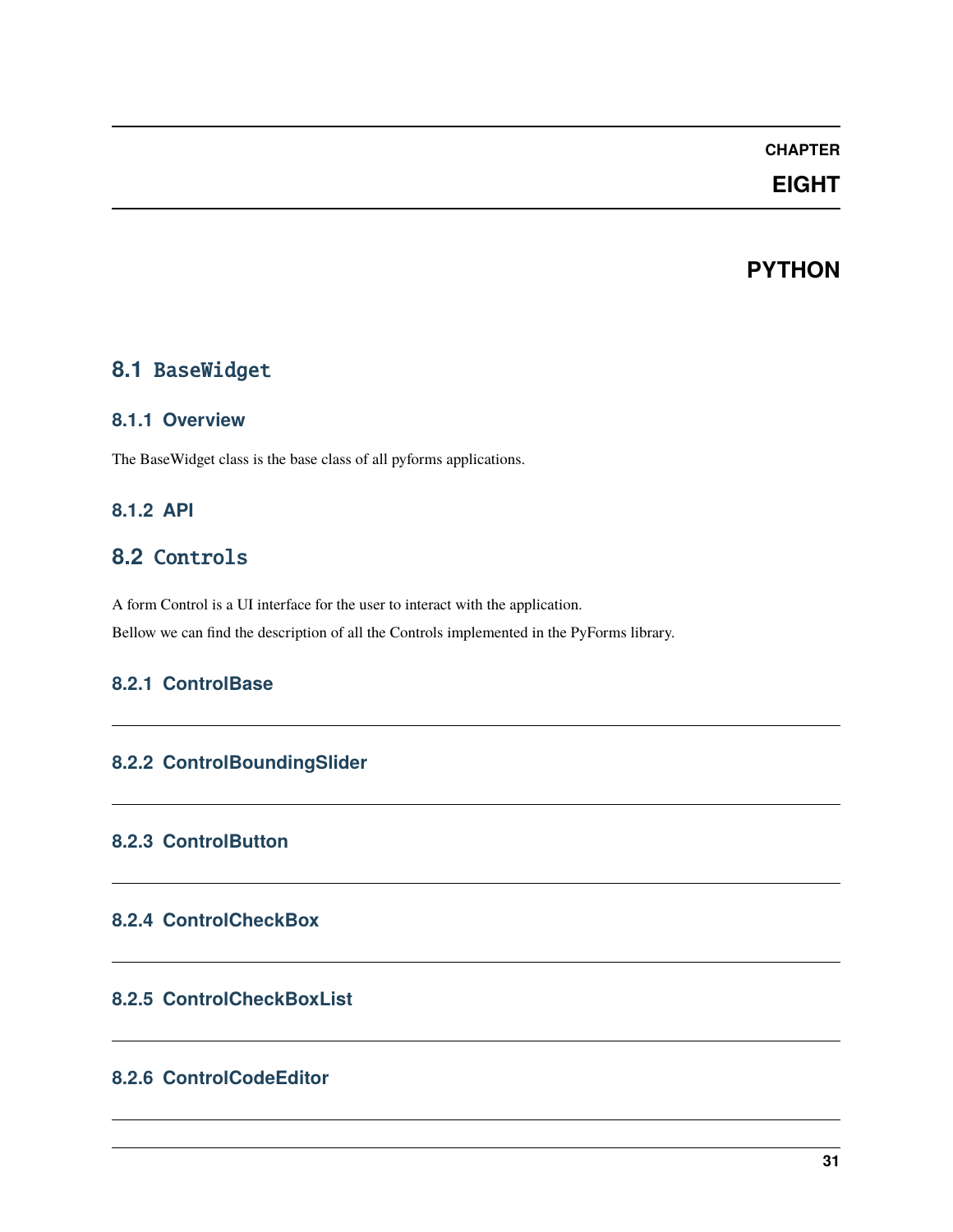# <span id="page-35-0"></span>**8.2.7 ControlCombo**

### <span id="page-35-1"></span>**8.2.8 ControlDir**

# <span id="page-35-2"></span>**8.2.9 ControlDockWidget**

### <span id="page-35-3"></span>**8.2.10 ControlEmptyWidget**

#### <span id="page-35-4"></span>**8.2.11 ControlFile**

# <span id="page-35-5"></span>**8.2.12 ControlFilesTree**

### <span id="page-35-6"></span>**8.2.13 ControlImage**

### <span id="page-35-7"></span>**8.2.14 ControlLabel**

#### <span id="page-35-8"></span>**8.2.15 ControlList**

#### <span id="page-35-9"></span>**8.2.16 ControlPlayer**

#### <span id="page-35-10"></span>**8.2.17 ControlMatplotlib**

### <span id="page-35-11"></span>**8.2.18 ControlMdiArea**

# <span id="page-35-12"></span>**8.2.19 ControlNumber**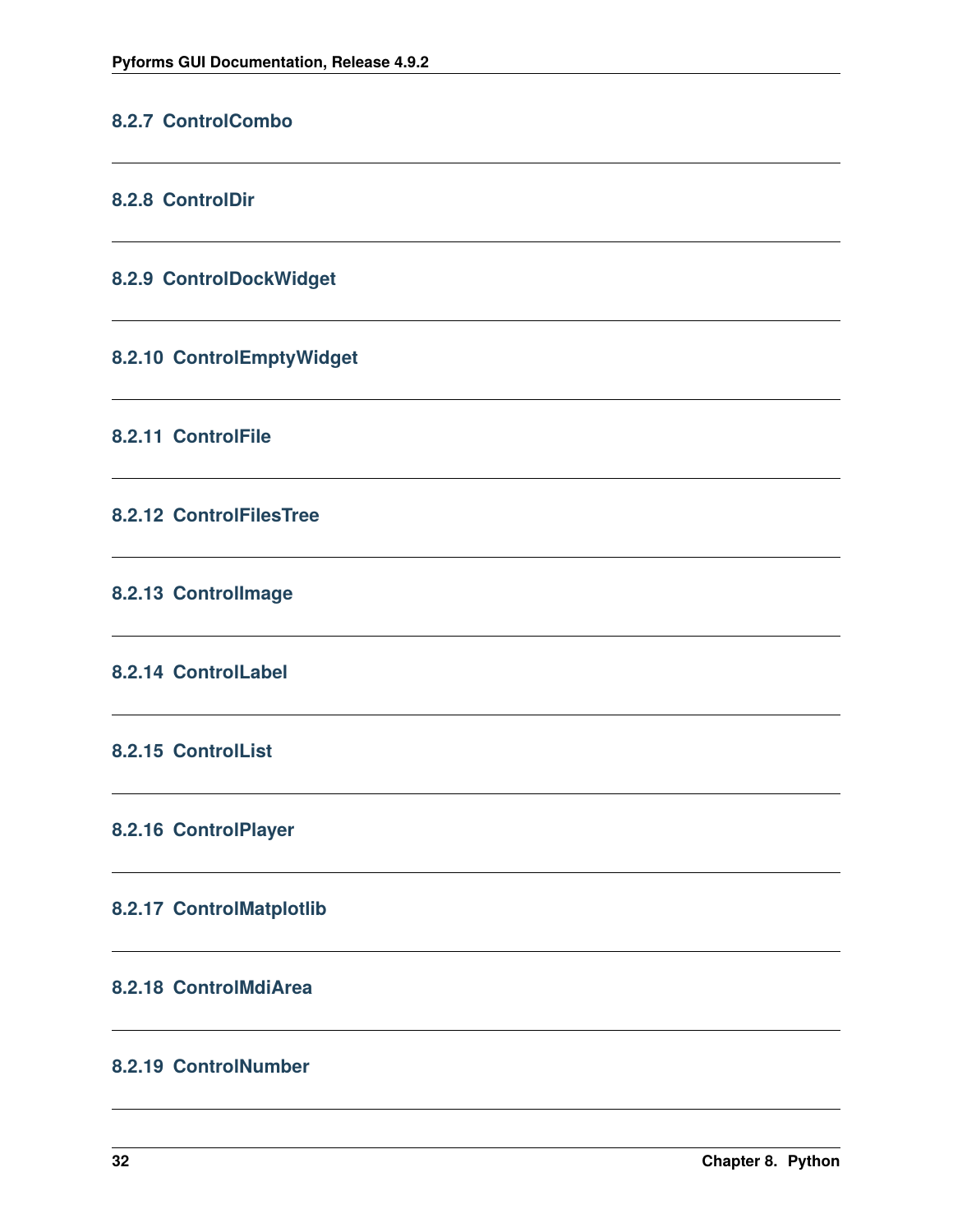### <span id="page-36-0"></span>**8.2.20 ControlPassword**

#### <span id="page-36-1"></span>**8.2.21 ControlOpenGL**

#### <span id="page-36-2"></span>**8.2.22 ControlProgress**

#### <span id="page-36-3"></span>**8.2.23 ControlSlider**

#### <span id="page-36-4"></span>**8.2.24 ControlText**

#### <span id="page-36-5"></span>**8.2.25 ControlTextArea**

#### <span id="page-36-6"></span>**8.2.26 ControlToolBox**

#### <span id="page-36-7"></span>**8.2.27 ControlToolButton**

### <span id="page-36-8"></span>**8.2.28 ControlTree**

### <span id="page-36-9"></span>**8.2.29 ControlTreeView**

### <span id="page-36-10"></span>**8.2.30 ControlVisVis**

### <span id="page-36-11"></span>**8.2.31 ControlVisVisVolume**

# <span id="page-36-12"></span>**8.2.32 ControlWeb**

### <span id="page-36-13"></span>**8.2.33 ControlEventTimeline**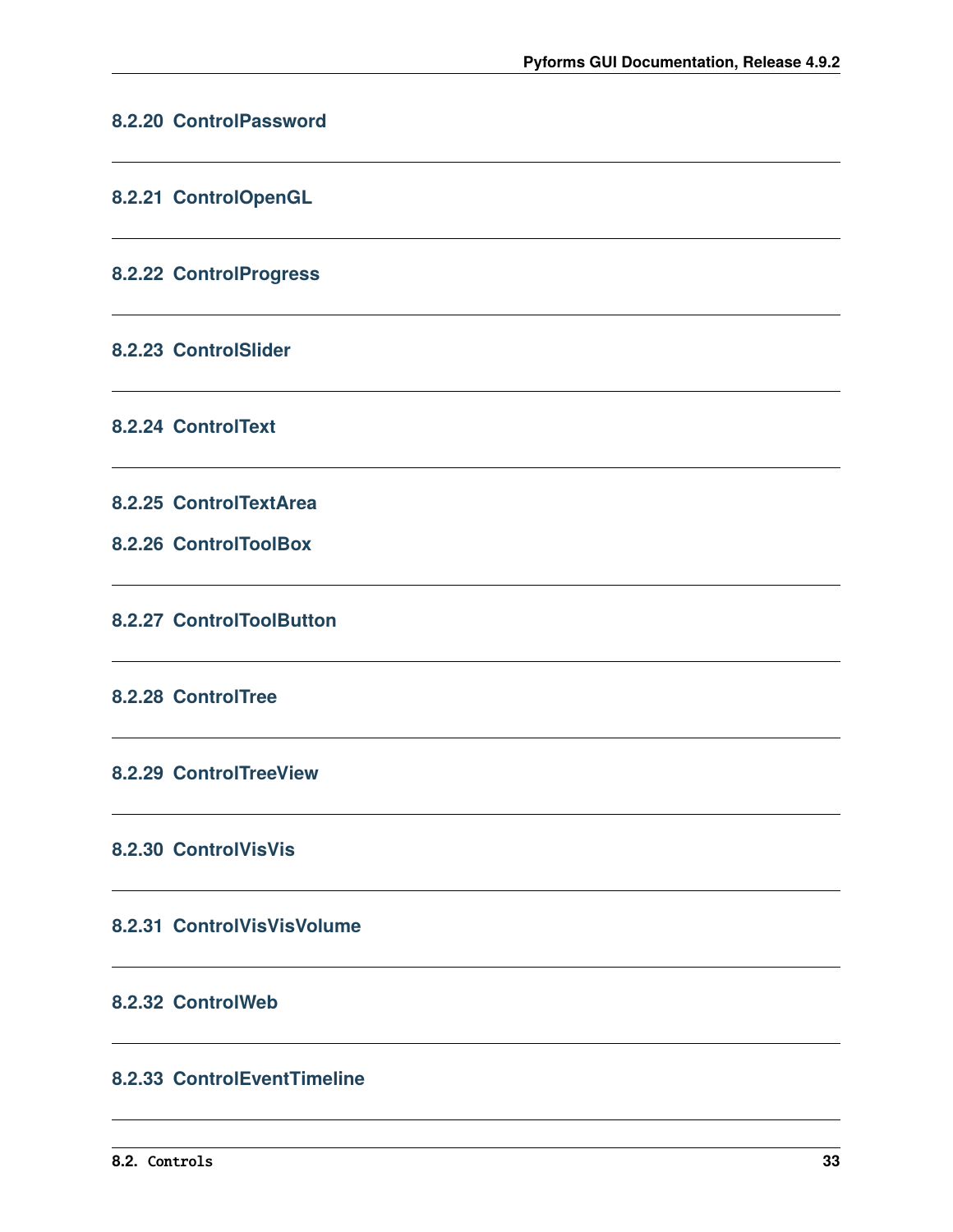# <span id="page-37-0"></span>**8.2.34 ControlEventsGraph**

# <span id="page-37-1"></span>**8.3 Settings**

Pyforms is using the confapp library to manage it settings. Here it is described some of the settings of the library.

# <span id="page-37-2"></span>**8.3.1 General configurations**

#### **PYFORMS\_MODE = os.environ.get('PYFORMS\_MODE', 'GUI')**

It defines the mode that the pyforms should run. Currently pyforms can run as **GUI** or **TERMINAL** mode.

#### PYFORMS LOG HANDLER FILE LEVEL = logging.DEBUG

Logging level.

#### **PYFORMS\_LOG\_HANDLER\_CONSOLE\_LEVEL = logging.INFO**

Logging level.

### <span id="page-37-3"></span>**8.3.2 GUI layout**

#### **PYFORMS\_STYLESHEET = None**

Path to the stylesheet file of the application.

#### **PYFORMS\_STYLESHEET\_DARWIN = None**

**PYFORMS\_STYLESHEET\_LINUX = None**

#### **PYFORMS\_STYLESHEET\_WINDOWS = None**

Frequently it is necessary to adapt the layout of an application for each operating system. These variables allow you to do just that. For each operating system you can define a stylesheet that will complement the default stylesheet for a specific OS.

#### <span id="page-37-4"></span>**8.3.3 Controls**

**PYFORMS\_CONTROL\_CODE\_EDITOR\_DEFAULT\_FONT\_SIZE = '12' PYFORMS\_CONTROL\_EVENTS\_GRAPH\_DEFAULT\_SCALE = 1 PYFORMS\_CONTROLPLAYER\_FONT = 9**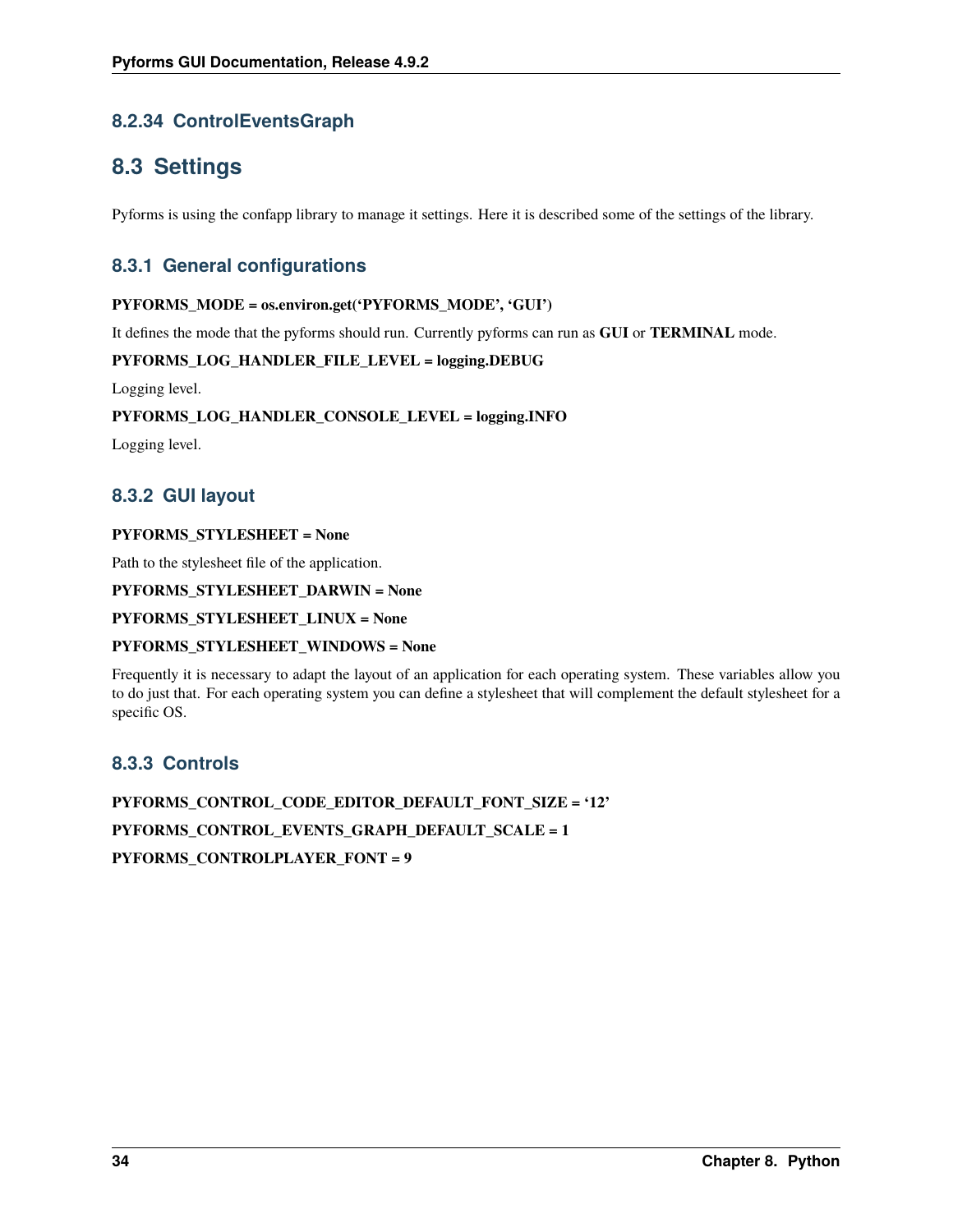# **NINE**

# **INDICES AND TABLES**

- <span id="page-38-0"></span>• genindex
- modindex
- search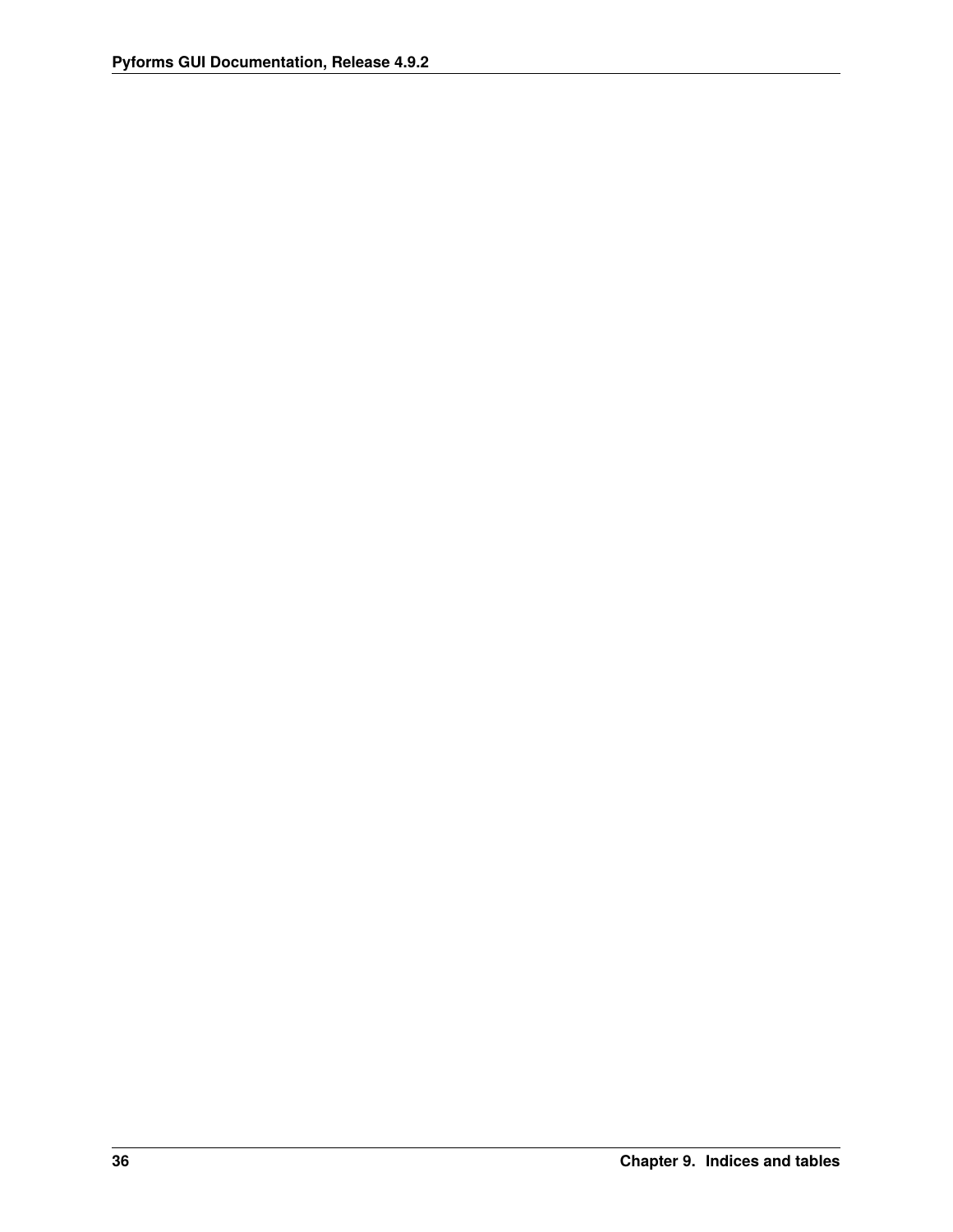# **PYTHON MODULE INDEX**

<span id="page-40-0"></span>p

pybpod\_web.basewidget.BaseWidget, [31](#page-34-0) pyforms\_gui.basewidget, [31](#page-34-1) pyforms\_gui.controls, [31](#page-34-11)